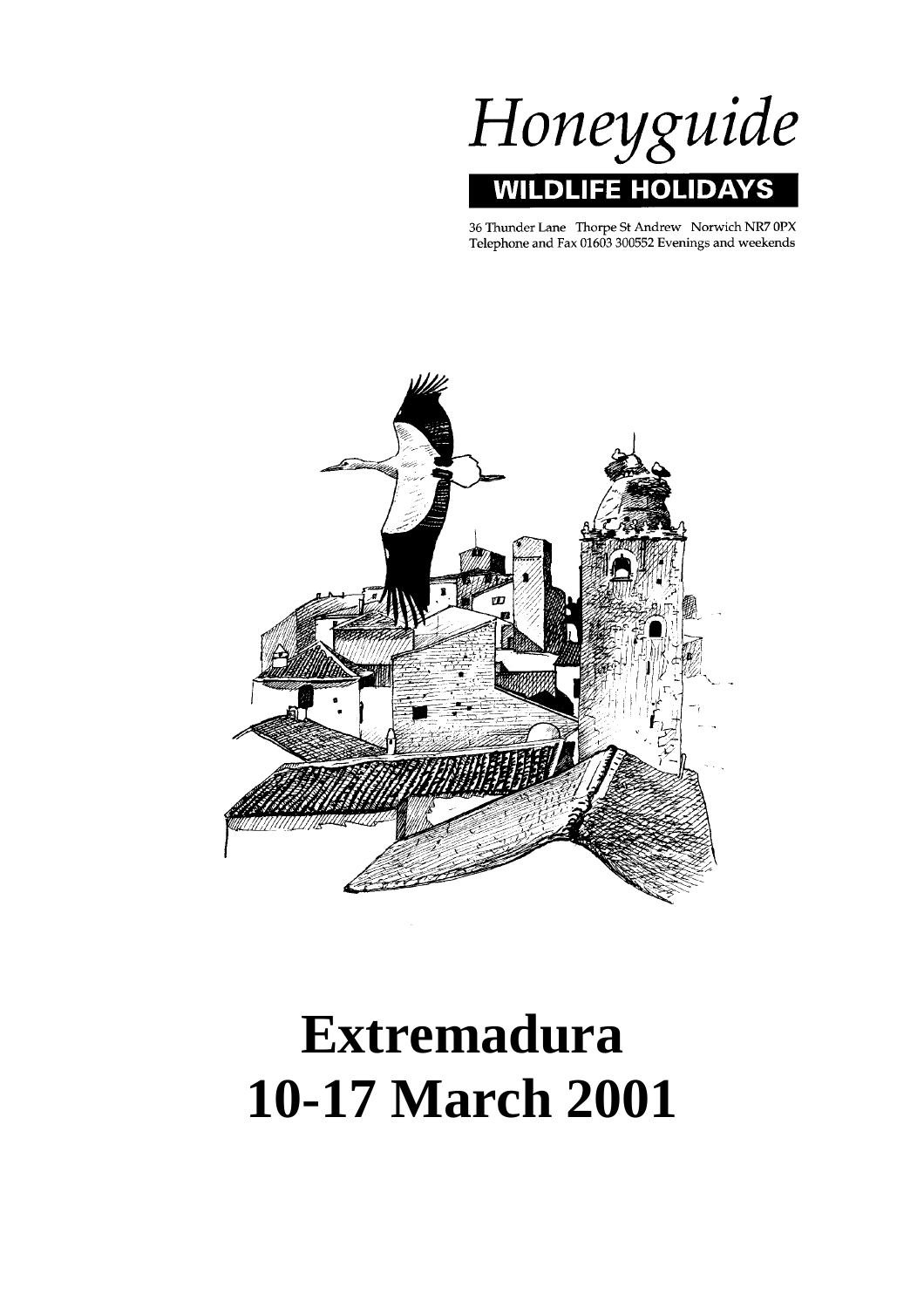## **Extremadura 10-17 March 2001**

#### **Holiday participants**

| <b>Bob Sharland</b><br>Barbara Hare            | Fordingbridge           |
|------------------------------------------------|-------------------------|
| Ann Preston                                    | Wiltshire               |
| Mike Freer                                     | Norwich                 |
| <b>Brian Warhurst</b><br>Terry Warhurst        | Breaston, Derbyshire    |
| Mike Poulton<br><b>Margaret Poulton</b>        | Wymondham, Norfolk      |
| John Edelsten                                  | Banff                   |
| Val Pritchard                                  | Abergele, Clywd         |
| Keith Ball<br>Joyce Ball                       | Sale, Cheshire          |
| Laura Horton<br>Ray Horton                     | Telford                 |
| Kate Watson<br>Rita Broadbent                  | Wakefield               |
| <b>Leaders</b><br>John Muddeman<br>Rob Macklin | Madrid<br>Suffolk coast |

Daily log by Rob Macklin, species notes by John Muddeman. Illustrations by Rob Hume. Front cover: white storks at Trujillo

As with all Honeyguide holidays, £25 of the price of the holiday was put towards a conservation project, in this case for La Sociedad Española de Ornitología (SEO), the Spanish Ornithological Society, and its work in Extremadura. During the holiday, Carlota Viada Sauleda of SEO's Madrid office came to Finca Santa Marta to collect £400 from this year's holiday in Extremadura.

This year's donations bring the total given to SEO since the first Honeyguide holiday in Spain in 1991 to £6,675, and the total from all Honeyguide holidays to £22,805. A thank-you letter from Carlota appears at the end of this report.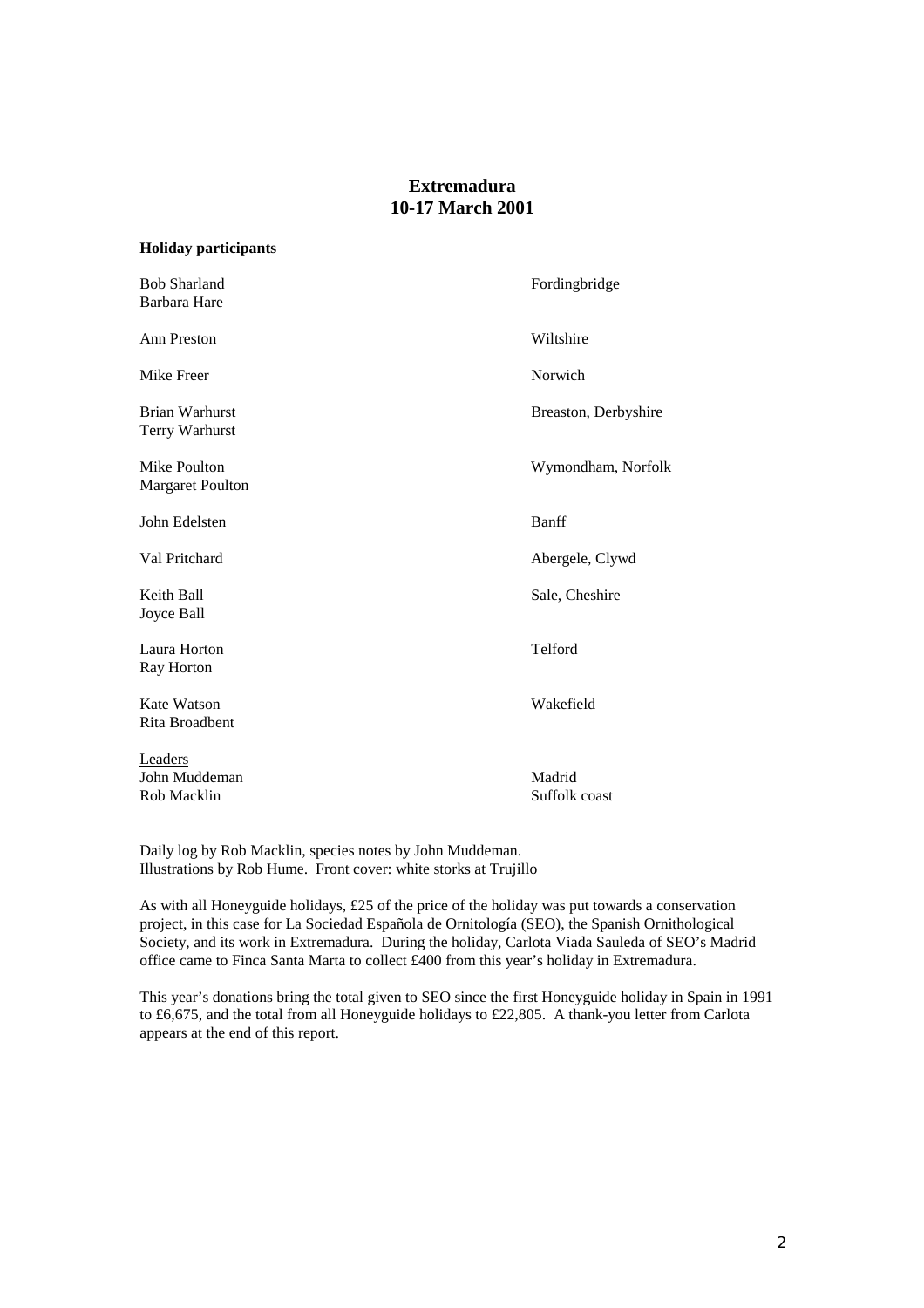## **EXTREMADURA 10 – 17 March 2001**

#### **Saturday 10th March – Heathrow to Trujillo**

Grey skies in the UK were left behind after an irritating thirty minute delay at Heathrow and a pleasant flight ensued after initial turbulence. We met up with the contingent from Manchester and John Muddeman at Madrid airport before boarding our buses and heading south to Trujillo. On the way we stopped at the Hotel David for coffee where Swallows were already nesting in the outbuildings. Bob and Barbara went off for a stroll and found a Hoopoe in nearby scrub. As we approached Trujillo the hillsides were covered in masses of flowering white broom. We arrived at the Finca Santa Marta after dark and after the usual melée of finding our rooms we were treated to pre-dinner drinks in the common room. Henri then gave the group an introduction to the Finca before we enjoyed a splendid dinner. We retired to bed listening to Scops Owls and bill-clapping by the roof-nesting White Storks.

#### **Sunday 11th March – Belén Plain, Aldeacentenera, Madronera**

A pre-breakfast walk around the Finca began in misty conditions but it soon turned sunny and warm. At least two Hoopoes were calling in the surrounding fields and a Raven uttered its typical "cronking" call as it flew over. Two or three Woodlarks were difficult to see well as they sang overhead, a Grey Wagtail called and a Great Spotted Woodpecker drummed in the surrounding trees. We were also lucky enough to get excellent views of a Firecrest picking its way through the foliage and several Azure-winged Magpies flew off quickly between the trees.

After breakfast we headed off towards Trujillo, along the back road through the village of Belén and onto the open plain. We then made a series of short stops along the road to scan the surrounding fields. The first stop turned up two Great Spotted Cuckoos being seen off by a Magpie (this cuckoo species targets Magpies as its host species). We had our first good views of Crested Larks here, Corn Buntings sang non-stop and a Little Owl perched up on one of the stone walls. John delved into the damp undergrowth and came up with an amazing Stripeless Tree-frog. An Eyed Lizard dashed across the wall and the first two butterflies were identified as Western Dappled White and Small Copper. The whole of this area was a mass of pink catchfly flowers ( *Silene colorata* ). The next stop gave us our first, albeit distant, views of 30 Little Bustards and a gathering of Griffon Vultures plus our first Black Vulture were showing enormous interest in a dead sheep. A nearby dead cow was being ignored by everything – probably waiting for it to rot down a little! We then parked up at an open grassy area which was full of Sand Crocus; we had hardly got ourselves out of the bus when we located three Great Bustards away along the track but showing quite well in the telescopes! Two Short-toed Eagles soared overhead and the first Lesser Kestrel was busily devouring its prey on the wing. The third butterfly of the trip was identified as a Green-Striped White. A local shepherd then moved his considerable flock of sheep past us and his three dogs gave us all suspicious looks before moving on!

Our next stop was for lunch on a grassy bank on the roadside with an excellent view of 13 White Stork nests in trees around a small lake. Scores of Griffons were now in the air and were joined by two Red Kites, a Short-toed Eagle and several magnificent Black Vultures. The nearby lake had three Little Grebes and a pair of Mallard with 27 Lapwings in the fields beyond. A Fan-tailed Warbler was in fitful song and Val spotted a Hoopoe in the fields swiftly followed by yet another of these magical birds. After lunch we moved on slowly across the plain before stopping in an entrance to a prosperous looking local farm. Almost immediately we were treated to superb views of two nesting Stone-curlews relatively close to the road and seemingly unconcerned about our presence. Two more Great Spotted Cuckoos then perched up on nearby fences uttering their harsh calls, a Heron stalked through an area of rush and three Calandra Larks sang in the open skies. John's delving in the undergrowth was rewarded by finding a dead Sharp-ribbed Salamander which he decided to send on to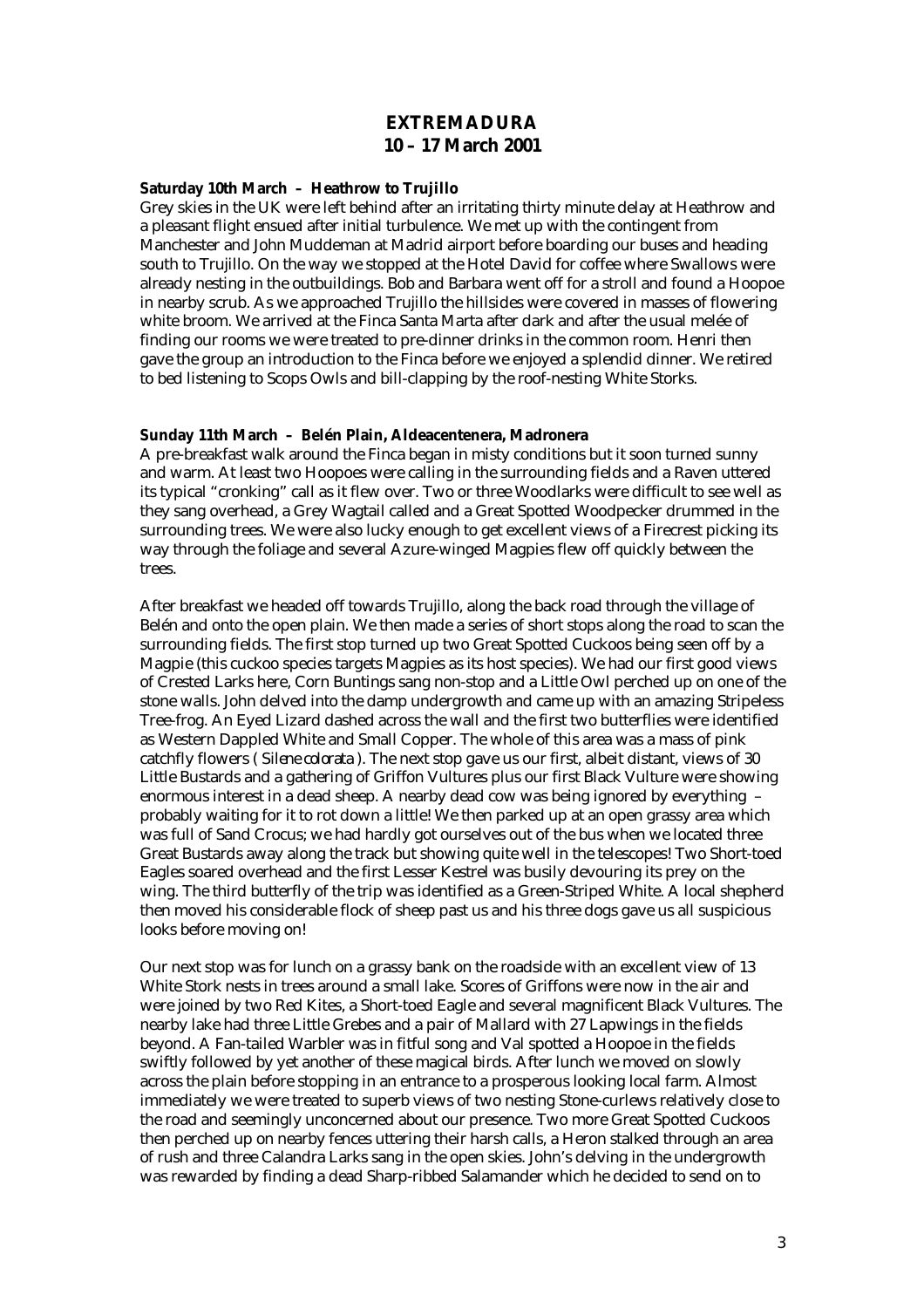the UK for analysis. Further searching of the fields turned up a small flock of nine Skylarks, a soaring adult Egyptian Vulture and another four Great Bustards which flew towards us before veering off and below a nearby ridge. Amazing!!

Instead of retracing our steps across the plain we headed off towards the village of Aldeacentenera where House Martins were already nesting. We stopped above the village to explore a scrubby area and almost immediately found a Ladder snake draped across a rock and in no mood to move off. A solitary orchid turned out to be a Spanish Milky Orchid. We then drove on through areas of *dehesa* – the wood pasture so typical of this part of Spain – and at our next stop we encountered two more Short-toed Eagles, one flying with a Buzzard. A Green Sandpiper flew up from a nearby pond and several Hoop Petticoat daffodils were in full flower. New butterflies here included Clouded Yellow and Large Tortoiseshell, several Azure-winged Magpies fed among the trees and at least two Short-toed Treecreepers betrayed their presence by their calls. Our final stop of the day was to search for Dartford Warblers in a dense area of scrub. We were very fortunate here finding at least six of these typically skulking warblers while a passing Sparrowhawk was mobbed by several Swallows.

A stroll around the grounds of the Finca in early evening was rewarded by the first Redrumped Swallow of the week and a pair of Black Redstarts on the farmhouse roof. In the evening a Moorish Gecko climbed around the walls and ceiling of the dining room and the usual Scops owls tuned in around eight.

#### **Monday 12th March – Monfragüe, Embalse de Arrocampo**

A pair of Cirl Buntings, Serins singing and two Collared Doves were the pre-breakfast highlights in cloudy and cool conditions with rain forecast. As we boarded the buses Kate spotted a Red Kite perched up on an old Stork's nest. We were heading north to the Monfragüe Natural Park and our route took us through Trujillo linking up with the new road north. We stopped at a bridge overlooking the Río Tozo and braved the cold wind whipping through the valley. Two Red-rumped Swallows and a pair of Crag Martins had taken up residence under the bridge, two Serins gave us good views and a small group of Sand Martins flew past. This stop allowed us to get our first good views of Thekla Larks while Joyce was lucky enough to get a glimpse of a Kingfisher. Our second stop was at the Río Almonte which proved a little quiet with just single Common and Green Sandpipers on the river and a small flock of Linnets in the pastures.

We then moved on to Monfragüe and pulled up at the car park below the Castillo. The view from the top after a short climb was absolutely amazing and the sun came out to warm us all up. The views of vultures here was something else with the group looking down on at least 50 soaring Griffons interspersed with several Black Vultures including one scraggy individual with no tail. Two Black Storks soared in the sky among the vultures, two Ravens flew over and a pair of Peregrines looked tiny against the larger raptors. A pair of Chough had taken up residence at the Castillo and were seen carrying nesting material. At least two Blue Rock Thrushes showed well from the surrounding rocks, several Red-rumped Swallows and House Martins flew past and two adult Egyptian Vultures appeared over nearby crags. What an amazing morning!!

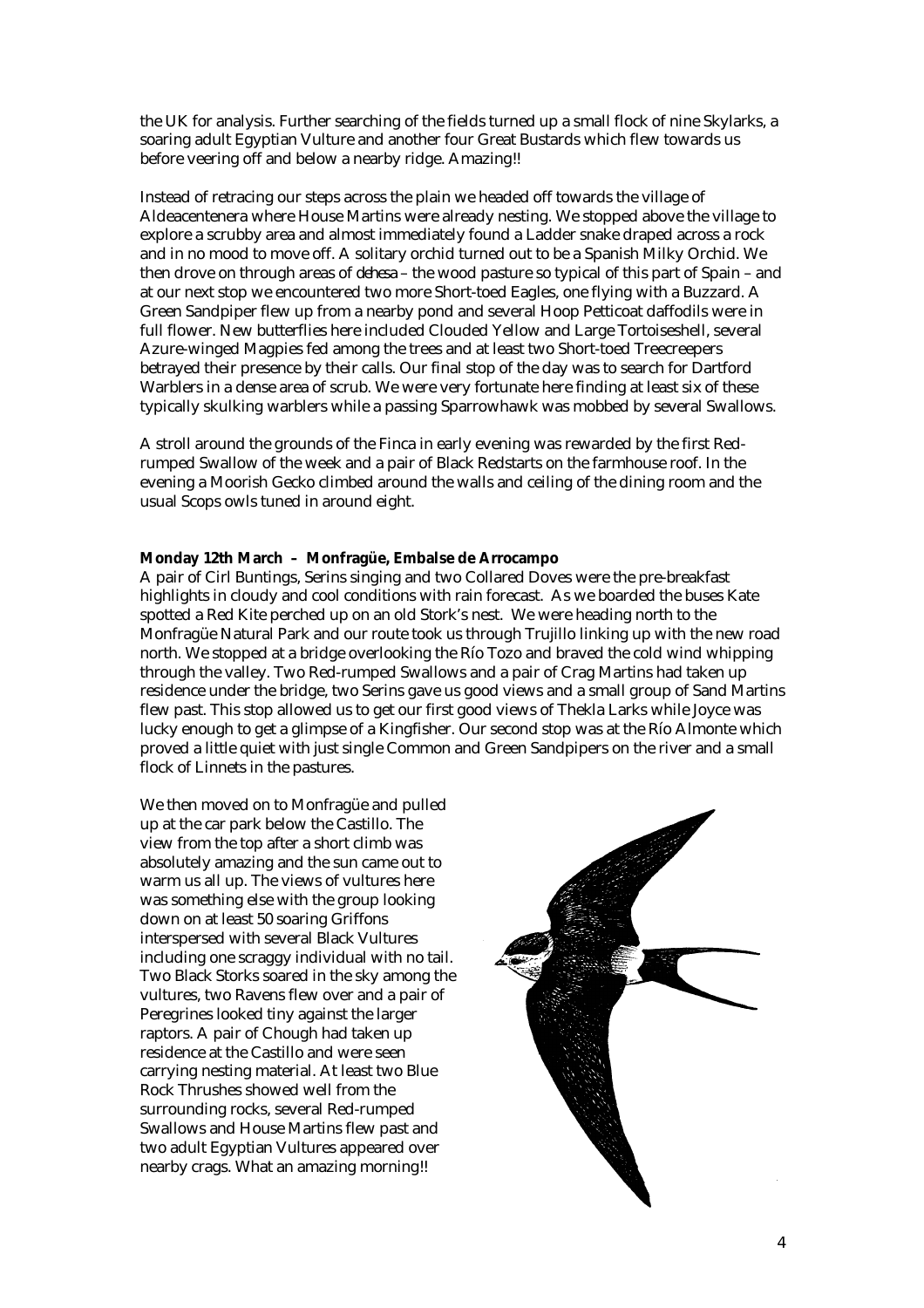We then moved briefly on to Peña Falcón but the wind was making things difficult and cold. Two Black Storks perched up and allowed us to get great views in the telescopes and a Rock Bunting was seen briefly. A Chiffchaff then began singing and we discovered a stunning Nettle-tree butterfly. Our lunch spot was at a picnic area by one of the reservoirs called Frenchman's Fountain and the sun had come out by this time to warm us all up. Swallows and Crag Martins were nesting under the bridge and aerial interest centred on soaring Black Storks, Short-toed Eagles and Black Kites. Holly Blue and Comma were new butterflies for the trip and we also picked up another Nettle-tree here. After lunch we drove the short distance to Villareal de San Carlos for coffee and postcards. We were amazed to find two Golden Eagles soaring and diving through the air over the village and two adult Egyptian Vultures also joined in.

The next stop was along a line of conifers overlooking a reservoir. Our aim was to find Crested Tits and we soon heard them singing. We searched long and hard and finally got reasonable views of them among the pines. Goldcrest, Firecrest and Coal Tits were also found here. The last stop in the park was at the Tiétar Cliffs where two Short-toed Eagles soared along the ridge, two Egyptian Vultures perched up on the cliff top and four Red Deer were located on grassy areas across the reservoir.

We then decided to take the long drive to the Embalse de Arrocampo which is one of the best wetland areas in the region. Several Coots and Great Crested Grebes were on the open water and it wasn't long before we picked up our quarry of Purple Gallinules moving through the sedge clumps; we managed to find four birds in all. A female Marsh Harrier was hunting over the reedbeds, a Snipe was flushed from cover, 14 Sand Martins flew over and we located a large flock of 200 Spanish Sparrows. As we were leaving, nine Black-tailed Godwits flew in and John got a glimpse of three Purple Herons dropping into the reeds. Both Barbary Nut and Spanish Bugloss were in flower here rounding off an excellent day.

#### **Tuesday 13th March – Sierra Brava Reservoir, Vegas Altas Ricefields and Madrigalejo**

This morning saw us take the road south through Zorita where six Lesser Kestrels gave us great views as we stopped to take on fuel. We then stopped outside the town to scan the steppe areas and were immediately rewarded by two Great Bustards flying by, Great Spotted & Common Cuckoos on fence posts and good views of yet another Hoopoe. We moved swiftly on and pulled up at the Sierra Brava reservoir. Several Great Crested Grebes and many Coots were on the open water together with at least three Black-necked Grebes. Another three Hoopoes were seen here and we had our first views of Lesser Black-backed and Black-headed Gulls. Our attention was then drawn to a Great Bustard that was slowly moving through the fields below the reservoir; as we scanned across we became aware of another 12 of these magnificent birds in the valley below. A Spanish Hare then bolted out of the undergrowth and at least 150 Cattle Egrets were in the livestock fields by the rice paddies. Another larger white shape then turned out to be a Spoonbill that landed in the most inaccessible part of the rice fields. As it landed we became aware of yet another white apparition which, almost unbelievably, turned out to be a Great White Egret, a vagrant to Extremadura and something which we were amazed to find. A Little Egret then flew across the reservoir dangling its yellow feet and our stop here was completed by good views of a male Subalpine Warbler.

We then approached the rice fields outside the village of Vegas Altas to be greeted by a super little flock of 60+ Common Waxbills and a singing Fan-tailed Warbler. Lunch was along one of the tracks out in the middle of the fields and this proved to be wise decision. An immature Golden Eagle soared very close to the group and was mobbed by a Buzzard while a female Marsh Harrier drifted serenely by. Another great find here was a white spot perched up in a tree which turned out to be a Black-shouldered Kite; we walked towards it as the heat haze was making it difficult to see through the telescope. We were able to get fairly close before this small raptor flew along the fence line giving most of the group good views. It then flew back towards us and over another bird perched up in the top of one of the oaks **–** sensational!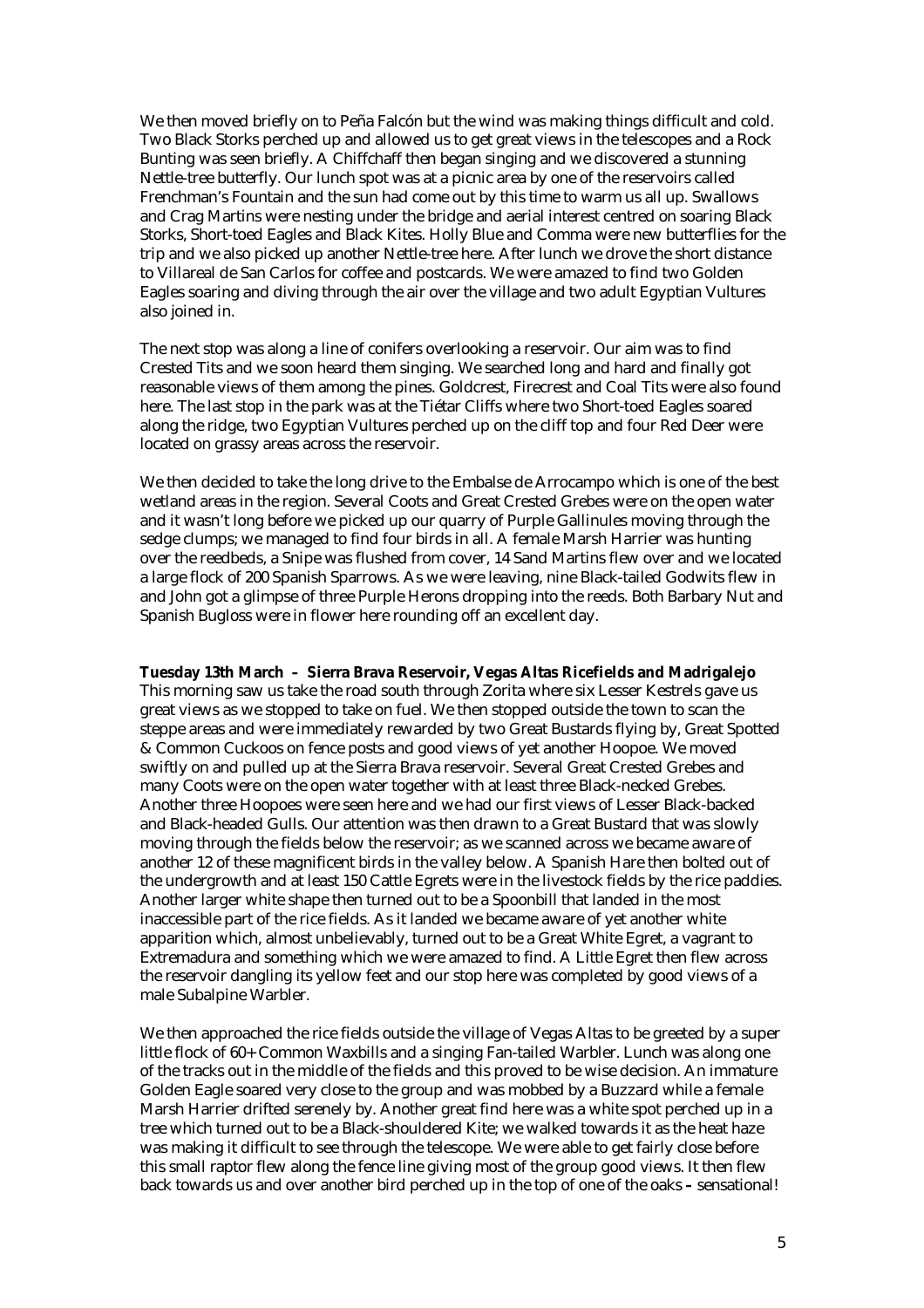At least 10 Southern Grey Shrikes were found in the scrub here and Fan-tailed Warblers seemed to be all over the place. Another good find was a small group of eight Avadavats, two more Spoonbills and at least eight Little Egrets. Keith stayed behind by the buses and turned up two Ruff on the pools and another six Avadavats. The Spoonbill count had now reached four while John's sharp eyes detected a group of six Cranes moving north well into the distance. This was turning into a memorable couple of hours and was completed by two Hen Harriers hunting over the nearby cereal fields, then two Bonelli's Eagles mobbing a Golden Eagle right in front of us.

After all this excitement, we stopped by the river on the other side of Vegas Altas where there were carpets of Barbary Nut and Hoop Petticoat daffodils. At least three Cetti's Warblers were heard and partially glimpsed in the undergrowth, two Little Ringed Plovers gave us great views on a flooded field and 30 odd Linnets were in the surrounding scrub and undergrowth. A Water Rail then called under the bridge but would not show itself, a pair of Waxbills were seen well and a very smart male Lesser Kestrel put in an appearance. The next stop at the Río Ruecas produced five Garganey which flew up from the river, at least two more Water Rails, two Little Egrets and several more singing Cetti's Warblers. Perhaps the most surprising discovery here was a hitherto unknown colony of 126 Sawfly Orchids.

The day was then completed by a huge mixed flock of 200 Waxbills and Avadavats feeding together in the cereal fields. Tired but well satisfied we made our way home to the Finca!

#### **Wednesday 14th March – Santa Marga de Magasca, Monroy, Trujillo**

Hot and sunny conditions were the order of the day as we set out for the steppes around Santa Marga de Magasca to search for sandgrouse. Three large figures in a field brought the buses to a stop and they turned out to be two Black Vultures and one Griffon; the views were absolutely amazing. Mike then spotted several birds on the ground further to the right and these turned out to be six Pin-tailed Sandgrouse and four Black-bellied Sandgrouse. Another two of the latter then flew over – extraordinary! Three Great Spotted Cuckoos then came into view being harassed by a Magpie and two Ravens perched up behind the grounded vultures – what a start to the day!



Our second stop of the morning was at a known Montagu's Harrier breeding site although we feared that these summer visitors might not have arrived. We were in luck however as we finally found two males and two females hunting and displaying over the steppes and crops including a food pass in the air. An Iberian Hare then fled across the steppe and five more Black-bellied Sandgrouse disappeared into the distance. We moved on to a bridge over the Río Magasca and all piled out of the buses to explore the area. Crag Martins were nesting under the bridge and several Stripe-necked Terrapins had pulled themselves out of the water and were basking on the rocks. Three Black Vultures drifted over before one of the highlights of the trip in the shape of two immature Spanish Imperial Eagles soared overhead giving us all great views. This was followed by two Kingfishers flying swiftly under the bridge, a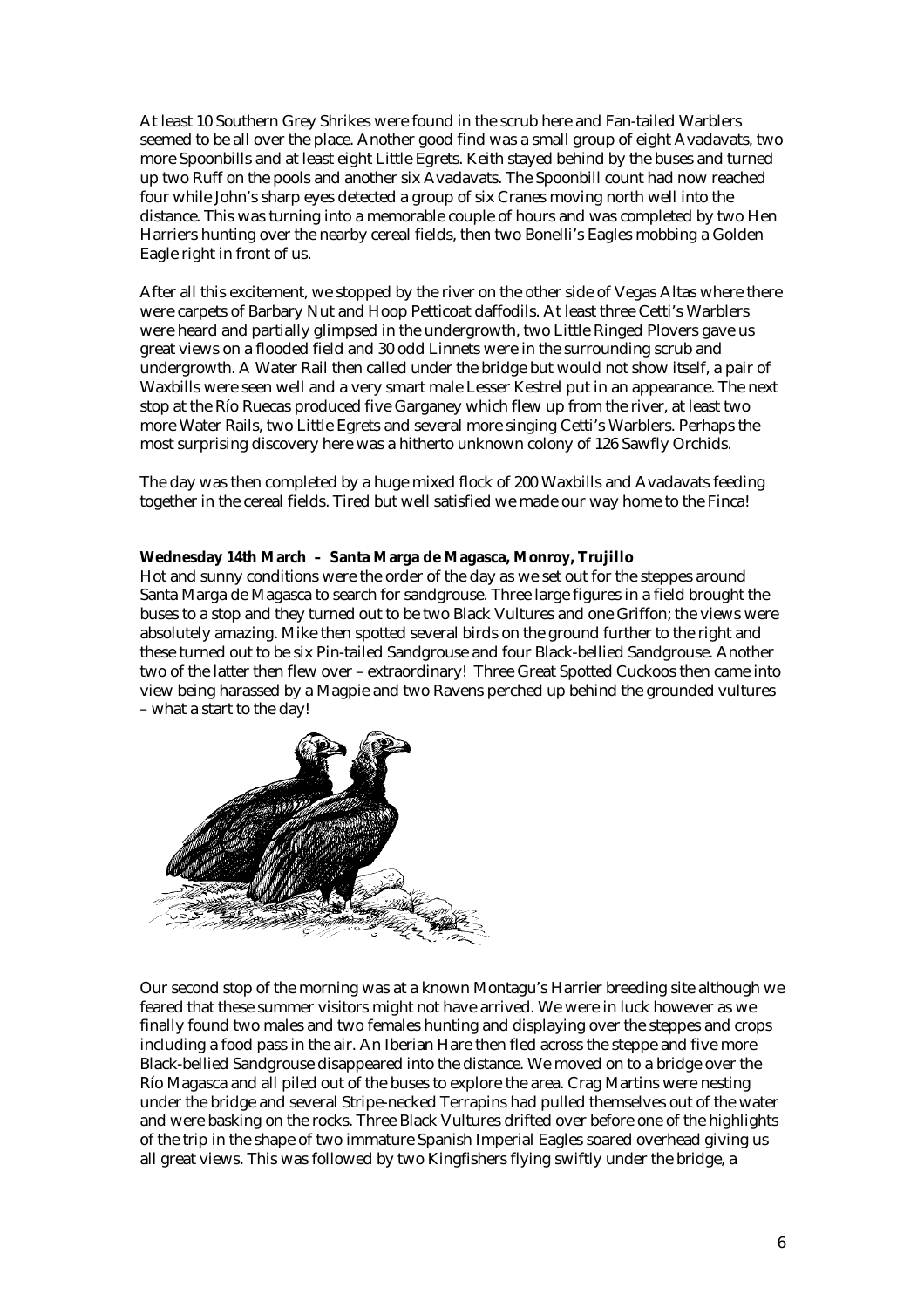Hawfinch flying by calling and a Short-toed Eagle overhead - what an inspired stop!! Butterflies here included Brown Argus, Clouded Yellow and Small Heath.

The morning was now moving swiftly on so we drove on towards Monroy and had lunch overlooking the Río Almonte. The skies were again filled with birds including an excellent view of a soaring Black Stork, two adult Egyptian Vultures and up to three Short-toed Eagles. Several Red-rumped Swallows, House Martins and Crag Martins were feeding over the river and then John found a very distant Black Wheatear on the rocks downstream. We managed to get the scopes onto it before it disappeared from view. Moving on we stopped for coffee at Monroy where White Storks were nesting on the castle. On the slow drive back we attempted to find more Little Bustards but without success, although we did find a distant Great Bustard and had very good views of three Calandra Larks which were proving surprisingly difficult to find. We then stopped outside Trujillo to admire heaps of Star-of-Bethlehem and a superb yellow toadflax. We also saw our first Rabbit here and a Little Owl flew up onto the surrounding rocks. Our last stop was at the bullring in Trujillo where we admired masses of Lesser Kestrels displaying and flighting around our heads.

In the evening Carlota from SEO came over from Madrid and gave us a talk on the wealth of bird life in Extremadura and some of the many problems they face. We then presented her with a cheque for conservation work in the region.

#### **Thursday 15th March – Trujillo, Embalse de Tozo, Belén Plain**

A Green Woodpecker called as we boarded the buses for the short trip to Trujillo. We started with a look at the town's fishponds; the ponds had been partially filled in but there were still some open areas. These were attractive to several waders including two stunning Blackwinged Stilts, at least six Little Ringed Plovers and a Green Sandpiper. Two Water Pipits were found around the edges of the ponds but the star birds were up to four Pallid Swifts hunting for insects over the surrounding farms and town.

We spent the rest of the morning looking around the old town and the castle admiring the architecture and the stunning views of the surrounding countryside. The market was in full swing and the town was packed. Several White Stork nests were in the town square and at least 100 Lesser Kestrels were on the wing. Several more Pallid Swifts were seen and two Red-rumped Swallows were perched up on a TV aerial.

We left the town before lunch and drove up the motorway to the Embalse de Tozo and had lunch on the riverside by the bridge. John's eagle eyes picked out a large party of Cranes flying high to the north in the far distance and a Green Sandpiper was flushed from the river. Hordes of birds were in the air, mainly Griffons and White Storks although we did get an excellent view of a passing Black Vulture. The river was alive with



croaking frogs and two stunning Spanish Festoon butterflies were located here. After lunch we walked along the river to the Embalse de Tozo. Four Gadwall were on the river and another five Black Vultures flew over. Jonquils were found in flower on the banks of the river. The reservoir itself was very good value with up to ten Shoveler, three Wigeon plus Gadwall and Teal seen. Two Black-winged Stilts were found along the edge as were three Greenshanks; the water level was on the high side making the area less attractive for feeding waders. John went delving yet again and this time came up with a Natterjack Toad and the stragglers at the back of the group were fortunate enough to get excellent views of a pair of Woodlarks.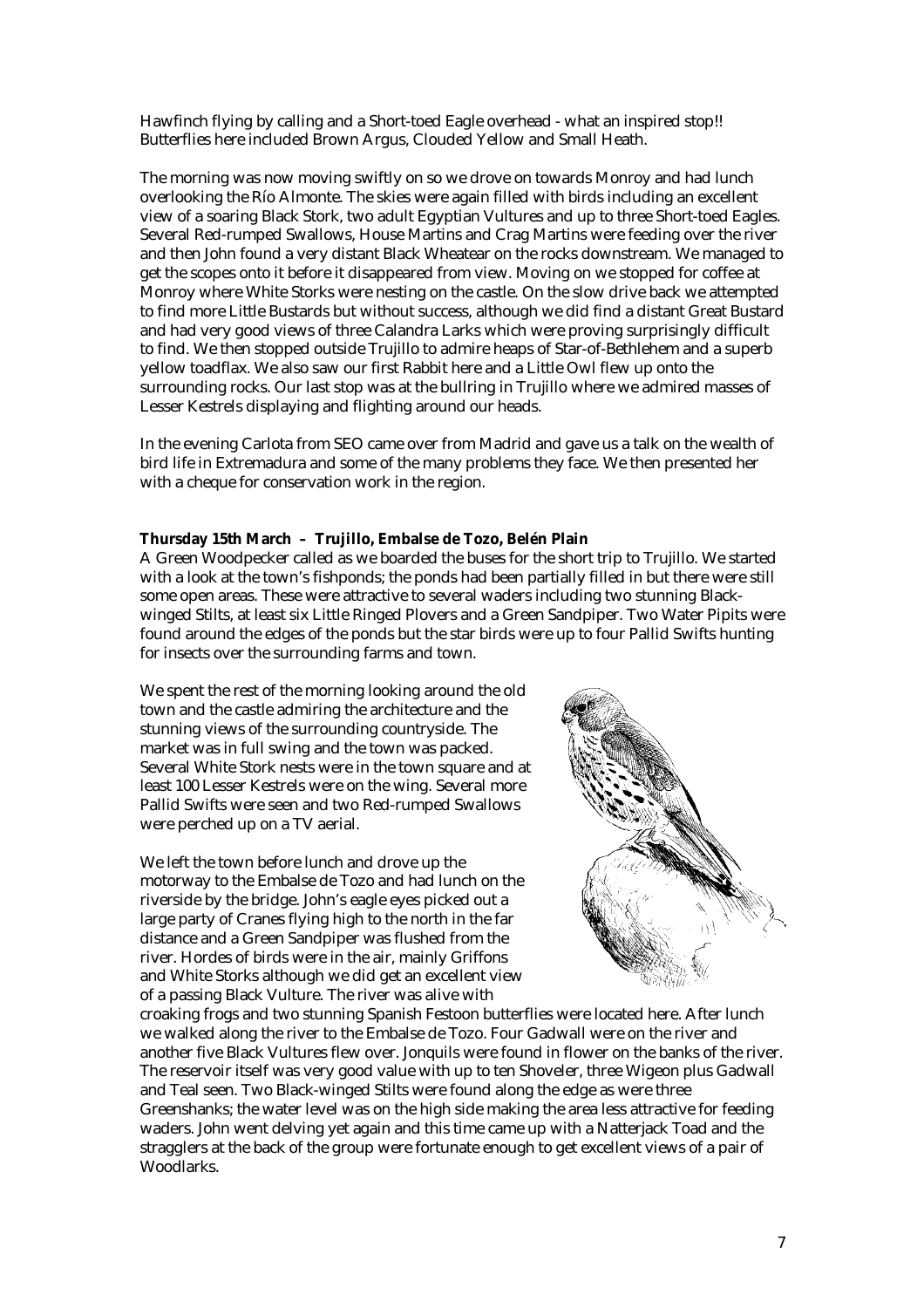After this we returned to the Belén Plain. At our first stop we quickly located two Stonecurlews at their nest site and two Great Bustards were found in the fields here. Four Egyptian Vultures were soaring together and a Short-toed Eagle hung in the air looking out for reptiles. We moved on along the road to the site of the dead cow that we found earlier in the week. This time there were at least 20 Griffons in and around the carcase and nearby we located eight Little Bustards, including good views of males in the telecopes. As we were marvelling at this, 12 Great Bustards came into view and began partial display **–** an amazing sight! A new butterfly for the trip, a Provence Hairstreak, was found on the roadside here. Another excellent day, rounded off by John trying to pay for his crisps in Trujillo with out of date Spanish money ... good try!

The kitchen staff at Finca Santa Marta have one night off a week so we headed back to Trujillo after dark for an excellent meal at La Troya in the town square.

#### **Friday 16th March – Jaraicejo and Monfragüe**

Overnight rain then a cloudy start with showers did not bode well for our last full day in Extremadura. We headed up the motorway to Jaraicejo and stopped at the Río Almonte. A Black Stork drifted over and two Grey Herons were hunting in the shallows along the river edge. We had a superb view of a Kingfisher hovering over the river and diving below the waters, a Water Pipit was on the riverbank and two Grey Wagtails were located on a shingle bank. Careful inspection of larks on the ground revealed four Thekla Larks, a Black Vulture went over and we struggled to get reasonable views of a Rock Bunting among the scrub.

We then took the road to Monfragüe, stopping in the *dehesas* to search for Rock Sparrows; we heard them call but were unable to get a sight of them. Several Mistle Thrushes were found here. Our next stop was after a drive into the heart of Monfragüe Natural Park at Peña Falcon. Two Black Storks were found on a nest here and another bird was seen with its throat inflated in display. A Griffon flew across the road carrying a clump of grass in its bill, two pairs of Egyptian Vultures soared overhead, a Peregrine called and a Bonelli's Eagle drifted right over our heads. The surrounding hillsides were covered in superb red-flowering gladioli. Our lunch spot overlooked a large reservoir at Puenta del Cardenal and we were hardly out of the buses before we spotted a superb male Subalpine Warbler moving through the scrub. Two more Egyptian Vultures soared over the water and an adult Bonelli's Eagle drifted off the hill across the reservoir. Black Stork and Short-toed Eagle were also seen here, a Hawfinch flew by and some of the group got good views of two Rock Buntings. Before we left here the Bonelli's Eagle re-appeared and gave us all excellent views! Coffee was again taken at Villareal where Serins and Linnets were singing, Swallows and House Martins hunted for insects and a pair of Ravens flew over uttering their typical "cronking" calls.

We then moved on to the Tiétar Cliffs which was a little disappointing with no sign of Eagle Owls. We contented ourselves with three Short-toed Eagles hunting along the ridge, excellent views of four Black Vultures and yet another Black Stork. By this time cloud and wind were getting up so we headed back. We stopped briefly at the Mirador la Bascula where two Woodlarks sang from electricity wires. We also managed to locate a very distant nest that had been used by Imperial Eagles in the past and briefly glimpsed one of the birds arriving and leaving the nest. This was probably the first time this nest had been in use for three years! A fitting end to an amazing week.

#### **Epilogue**

Many thanks to my co-leader John Muddeman for his all round local knowledge and enthusiasm and to the group for making the week go so well. The bird species list of 134 equalled the best ever for this time of year while the butterfly total of 19 species reflected the somewhat changeable conditions. The bat that was found in Trujillo turned out to be a European Free-tailed Bat – very unusual. On the plant side the 126 Sawfly Orchids were an amazing find!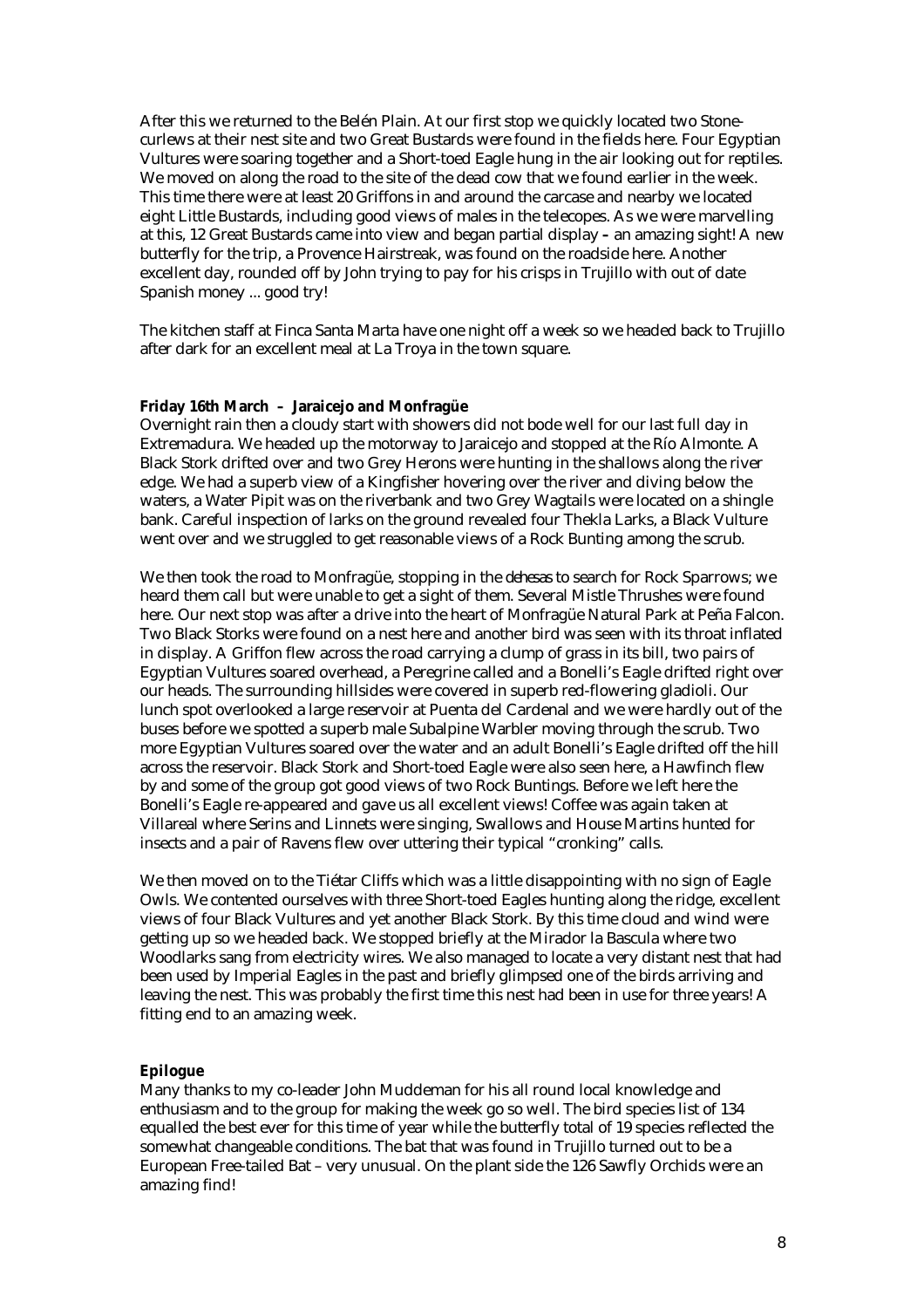Rob Macklin April 2001

## **Extremadura bird list 2001:**

- This is the combined list for the whole group.  $H =$  heard only: Emb.  $=$  Embalse (reservoir); FSM = Finca Santa Marta; MRF = Madrigalejo rice fields area. Common names per Collins Bird Guide.
- **Little Grebe:** Noted on 5 days with very small numbers on ponds in widely scattered locations, including 4 on the Belén Plain on  $11^{th}$ .
- **Great Crested Grebe:** Seen on 4 days: 2 at the Emb. de Arrocampo on 12<sup>th</sup>, 6+ at the Emb de Sierra Brava on 13<sup>th</sup>, 2 on the Emb. del Tozo on 15<sup>th</sup> and 2 in Monfrague on 16<sup>th</sup>.
- **Black-necked Grebe:** Only seen at the Emb de Sierra Brava, but 4 there on 13<sup>th</sup>.
- **[Great] Cormorant:** Seen on 5 days at various rivers and reservoirs, with maxima of 10+ at Monfragüe on 12<sup>th</sup> and 16<sup>th</sup> and 25+ at the Emb de Sierra Brava on 13<sup>th</sup>. Striking adult white-headed sinensis forms seen on several occasions.
- **Cattle Egret:** Noted daily, mostly in small numbers by the roadside N of Finca Santa Marta, though 16 there and  $25+$  at the Emb de Sierra Brava on  $12<sup>th</sup>$ .
- Little Egret: Only seen on 13<sup>th</sup>, when small numbers totalling 20+ at the Emb. de Sierra Brava, MRF and Vegas Altas.
- **Great White Egret:** One, superbly picked out by Rob from the Emb. de Sierra Brava, but in MRF, on  $13^{\text{th}}$ .
- Grey Heron: Ones and twos on 6 days, except for 10+ at the Emb. de Arrocampo on 12<sup>th</sup>.
- **Purple Heron:** A flock of three dropping down into the Emb. de Arrocampo were seen by a few on the evening of  $12<sup>th</sup>$ .
- **Spoonbill:** After a rather distant immature in MRF, 3+ fine adults near Vegas Altas were fine reward on 13<sup>th</sup>.
- **Black Stork:** 'Only' seen on 3 days: 2+ at Monfragüe on 12<sup>th</sup> and 6 there on 16<sup>th</sup>, and over the Río Almonte 2 on 14<sup>th</sup> (near Monroy) and 1 on 16<sup>th</sup> (near Jaraicejo).
- **White Stork:** Very common and seen daily with many nests on trees and buildings, including right in the centre of Trujillo and on the roof of FSM.
- **[Eurasian] Wigeon:** 3 males (the same as last year?!!) and a female at the Emb. del Tozo on  $15<sup>th</sup>$ .
- **Gadwall:** 10+ (also the same as last year??!!!) at the Emb. del Tozo on 15<sup>th</sup>.
- **[Common] Teal:** 2 pairs at the Emb. del Tozo on 15<sup>th</sup>.
- **Garganey:** A small group of 4 males and 1 female flushed off the Río Ruecas, MRF on 13<sup>th</sup>.
- **Mallard:** Seen almost daily and widely in small numbers, with a max. 10+ near Santa Marta de Magasca on 14<sup>th</sup>.
- **[Northern] Shoveler:** 10+ at the Emb. del Tozo on 15<sup>th</sup>.
- **Black-shouldered Kite:** A pair of this delightful species near the Vegas Altas rice fields on  $13<sup>th</sup>$ .
- **Black Kite:** Seen commonly each full day, especially from 13<sup>th</sup>, with 40+ on passage over the Emb. de Arrocampo on the evening of the  $12^{th}$  and visibly higher numbers over the dehesa by the end of the week.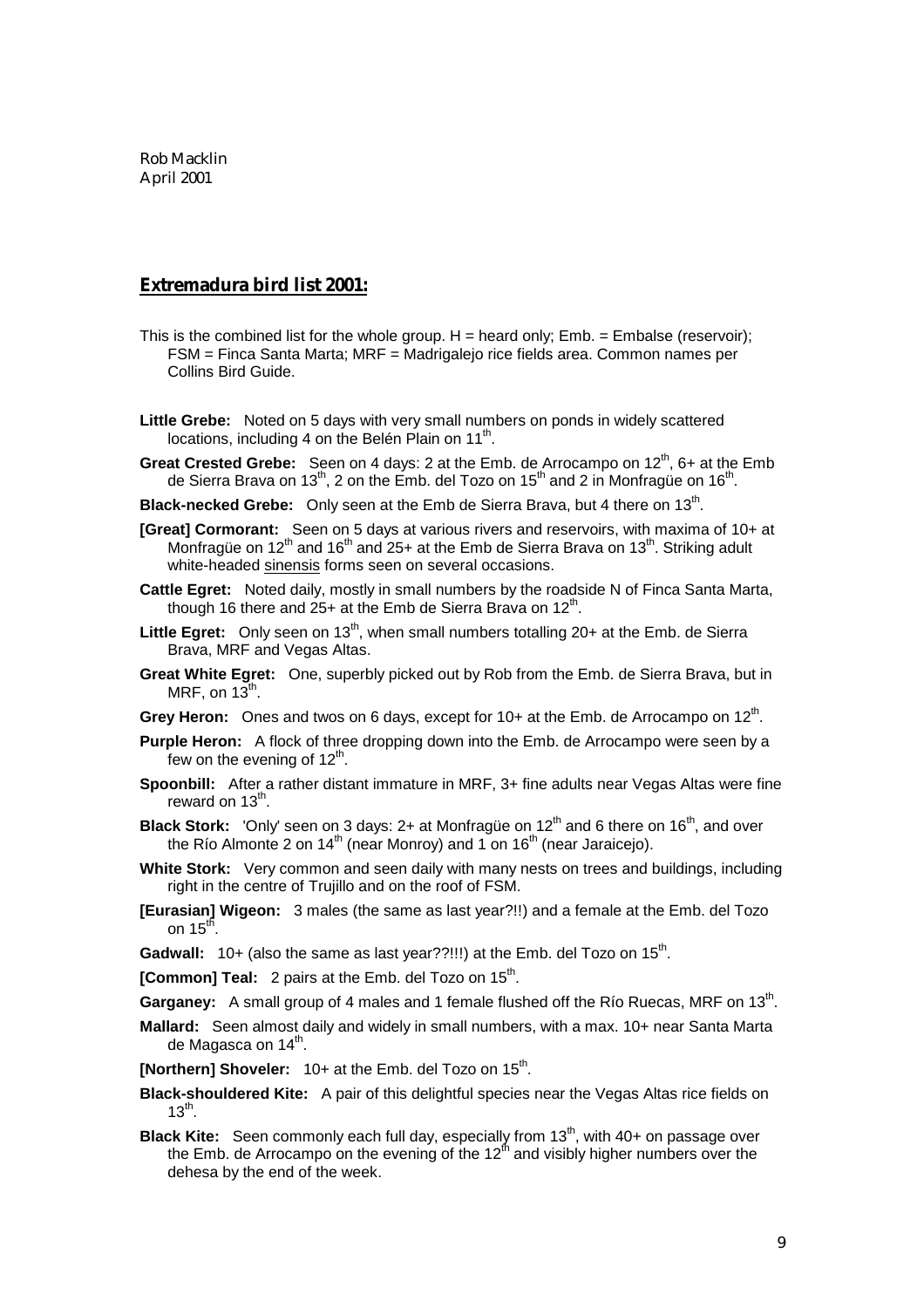- **Red Kite:** Noted regularly each full day, in moderate number, with a pair at FSM giving fine views, and 15+ in total over dehesa areas W of Trujillo on 14<sup>th</sup>.
- **Egyptian Vulture:** Noted on 5 days: 1 ad. over the Belén Plain on 11<sup>th</sup>, 5+ at Monfragüe on  $12<sup>th</sup>$ , 2 over the Río Almonte on 14<sup>th</sup>, 4 over the Belén Plain on 15<sup>th</sup>, and c.10 on 16<sup>th</sup> from Jaraiceio to Monfragüe.
- **[Eurasian] Griffon Vulture:** Daily from 11<sup>th</sup> to 16<sup>th</sup>, with a max. 200+ on 12<sup>th</sup> at Monfragüe and several feeding 'illegally' on a dead cow on the Belén Plain on 15<sup>th</sup>
- **[Eurasian] Black Vulture:** Noted daily from 11<sup>th</sup> to 16<sup>th</sup>, with some excellent views at the Belén Plain, near Santa Marta de Magasca (on the ground), Emb. del Tozo and Monfragüe among others, with  $10+$  on  $11^{th}$ ,  $12^{th}$  and  $16^{th}$ .
- Short-toed Eagle: Seen on 4 days, including over the Belén Plain on 11<sup>th</sup>, at Monfragüe (including copulation) on 12<sup>th</sup> and 16<sup>th</sup>, and 3 over the Río Almonte near Monroy on 14<sup>th</sup>.
- **Marsh Harrier:** An adult female over the Emb. de Arrocampo on 12<sup>th</sup> and a female at Vegas Altas on  $13^{\text{th}}$ .
- **Hen Harrier:** Just 2 females spiralling over fields near Vegas Altas on 13<sup>th</sup>.
- **Montagu's Harrier:** Only noted on one day, but giving fine views, with at least 3 males and 2 females over fields near Santa Marta de Magasca on 14<sup>th</sup>.
- **[Eurasian] Sparrowhawk:** 1 male near Madroñera on 11<sup>th</sup> and 1, probably a female, over the Río Magasca on 14<sup>th</sup>.
- **Common Buzzard:** Seen daily at widely dispersed sites, though in small numbers.
- **Spanish Imperial Eagle:** 2, a juvenile and a young immature spiralled up until high over the Río Magasca on 14<sup>th</sup>, while an adult was briefly seen by John and Rob at the famous nestsite in Monfrague on 16<sup>th</sup>.
- **Golden Eagle:** A pair, with the male displaying, were watched from by the 'Bar Merendero Monfragüe' on  $12^{th}$ , while a closer and fine immature was near Vegas Altas on 13<sup>th</sup>.
- **Bonelli's Eagle:** A pair, the female of which attacked the Golden Eagle above (!!) at Vegas Altas on  $13^{th}$ , and an imm. over Peñafalcón and an adult from the lunch spot over the 'Puente del Cardenal' in Monfragüe on 16<sup>th</sup>. Excellent! Just one is good!

**Booted Eagle:** Amazingly, just 1 pale phase bird noted by Laura near Vegas Altas on 13<sup>th</sup>...

- Lesser Kestrel: Seen in generally small numbers on 5 days, but with 40+ Trujillo on 14<sup>th</sup> and 150+ there on  $15<sup>th</sup>$ .
- **[Common] Kestrel:** Noted in ones and twos on 5 days, but overlooked among the Lessers!
- Peregrine Falcon: Seen over Peñafalcón: 2 on 12<sup>th</sup> and 1 on 16<sup>th</sup>.
- **Red-legged Partridge:** Seen in small number on 6 days, and though most were rather brief, a pair at Monfrague on  $12<sup>th</sup>$  were well watched by most and 6+ were seen in total on  $14<sup>th</sup>$ , especially around Santa Marta de Magasca.
- **Water Rail:** Only heard squealing at the Emb. de Arrocampo on 12<sup>th</sup>.
- **[Common] Moorhen:** Noted on 2 days: 1 at the Emb. de Arrocampo on 12<sup>th</sup>, and several in MRF and Río Ruecas on  $13<sup>th</sup>$ .
- **Purple Swamp-hen [=Gallinule]:** 6 seen very well at the Emb. de Arrocampo on 12<sup>th</sup>.
- **[Eurasian] Coot:** 7 at the Emb. de Arrocampo on 12<sup>th</sup> and 29 at the Emb. de Sierra Brava on  $13<sup>th</sup>$ .
- **[Common] Crane:** A group of 6 moving NE past Vegas Altas on 13<sup>th</sup>, with 1 there flying over later, and a very distant flock of c. 25 moving NE near Torrecillas de la Tiesa on 15th.
- Little Bustard: Remarkably, only seen on 2 days on the Belén Plain, with flocks of 28 on 11<sup>th</sup> and 8 on  $15^{\text{th}}$ .
- **Great Bustard:** Seen on 4 days: 3 + 4 on 11<sup>th</sup> and 12 on 15<sup>th</sup> on the Belén Plain, 2 over the Zorita steppes and 1 + 12 below the Emb. de Sierra Brava on  $13<sup>th</sup>$  and 1 distant female on steppe between Trujillo and Monroy on 14<sup>th</sup>.
- **Stone-curlew:** A nesting pair seen extremely well on the Belén plain on 11<sup>th</sup> and 15<sup>th</sup>, with one seen by Val as we left the plain on the latter date.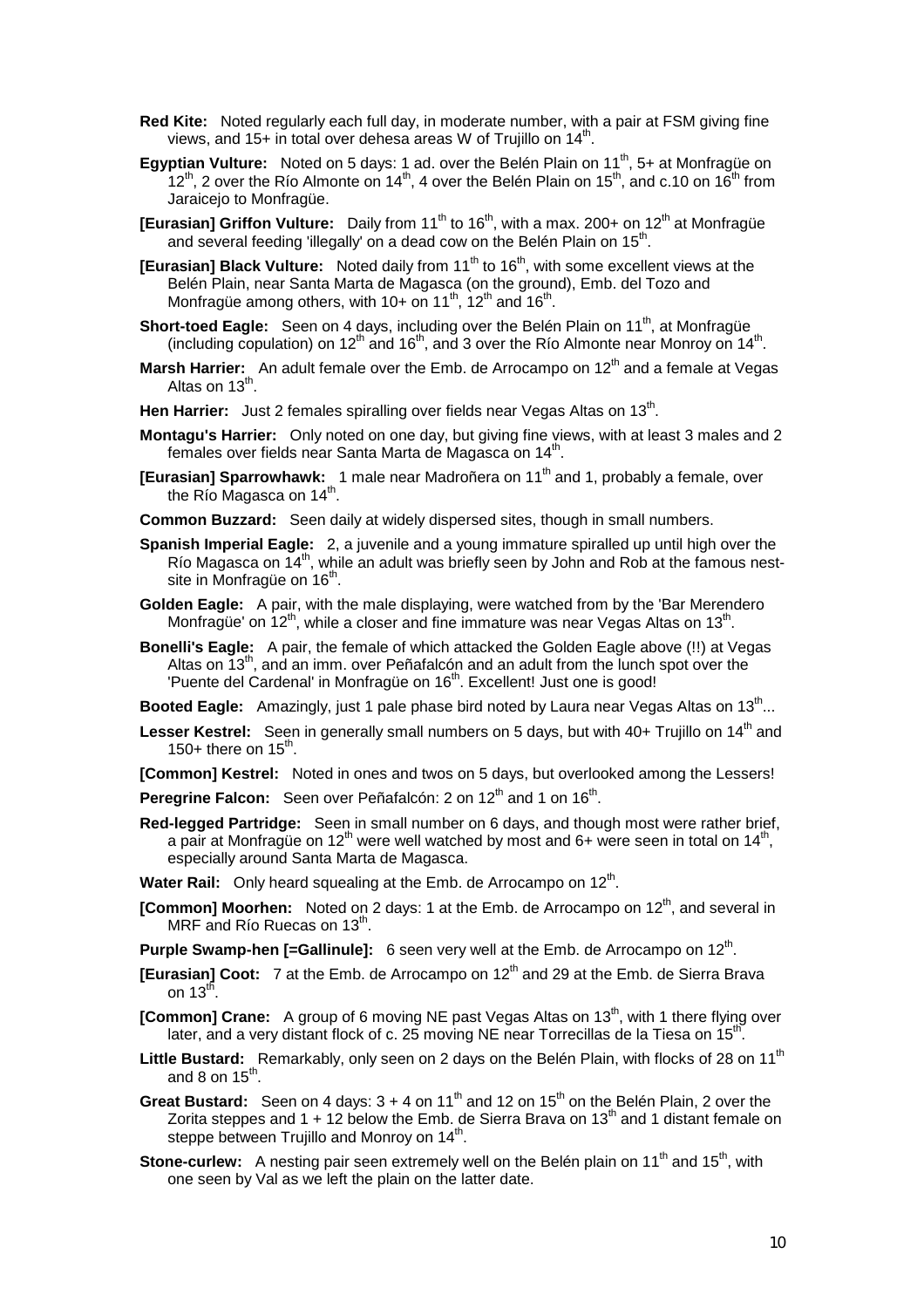**Black-winged Stilt:** A fine 'pair' at the remains of the Trujillo fish-ponds on 15<sup>th</sup>.

- **Little Ringed Plover:** Noted on 3 days, with 2 by the Río Gargáligas on 13<sup>th</sup>, 6+ at the remains of the Trujillo fish-ponds on  $15<sup>th</sup>$  and 2 on the Río Almonte  $16<sup>th</sup>$  near Jaraicejo.
- **[Northern] Lapwing:** Seen from the minibus on the journey to FSM on 10<sup>th</sup>, with 27 on 11<sup>th</sup> and 2 on  $15<sup>th</sup>$  on the Belén Plain.
- **[Common] Snipe:** Singles seen on 3 days: at the Emb. de Arrocampo on 12<sup>th</sup>, on the Río Gargáligas on 13<sup>th</sup> and on the Belén Plain on 15<sup>th</sup>.
- **Black-tailed Godwit:** 9 in flight over the Emb. de Arrocampo on 12<sup>th</sup>.
- **[Common] Greenshank:** 2 at the Emb. del Tozo on 15<sup>th</sup>.
- **Ruff:** 2 all-too-distant birds in the Vegas Altas rice fields on 13<sup>th</sup>.
- **Green Sandpiper:** Seen on 4 days: 2 near Aldeacentenera on 11<sup>th</sup>, singles at the Emb. de Arrocampo and on the Río Almonte north of Trujillo on  $12<sup>th</sup>$ , singles at the Trujillo fishpond and on the Emb. del Tozo on 15<sup>th</sup>, and one on the Río Almonte near Jaraicejo on 16<sup>th</sup>.
- **Common Sandpiper:** Singles on the Río Tozo and at the Emb. de Arrocampo on the 12<sup>th</sup>, 2 at the Emb. de Sierra Brava on 13<sup>th</sup> and 1 on the Trujillo fishpond on 15<sup>th</sup>.
- **Black-headed Gull:** Numerous birds at the Emb. de Sierra Brava and MRF on 13<sup>th</sup> and various birds on  $14<sup>th</sup>$ .
- Lesser Black-backed Gull: Seen on 3 days: 1 on the Belén Plain on 11<sup>th</sup>, 2 at the Emb. de Sierra Brava on  $13<sup>th</sup>$  and 2 near Trujillo on  $14<sup>th</sup>$ .
- **Black-bellied Sandgrouse:** 4 on the ground and another 2 in flight near Santa Marta de Magasca on  $14^{th}$ .
- **Pin-tailed Sandgrouse:** 8 on the ground near Santa Marta de Magasca on 14<sup>th</sup> were excellent.
- **Rock Dove/Feral Pigeon:** Noted daily from 11<sup>th</sup>, all were Feral Pigeons of some type, though some wild-type bird were present in the flocks in Monfragüe.
- **[Common] Wood Pigeon:** Noted widely in just ones and twos on 5 days.
- **[Eurasian] Collared Dove:** A pair at FSM daily from 12<sup>th</sup> and max. of 6 on 13<sup>th</sup>.
- **Great Spotted Cuckoo:** Seen on 3 days: 5 on the Belén Plain on 11<sup>th</sup>, 1 at the Emb. de Sierra Brava on 13 $<sup>th</sup>$  and 6+ at various sites near Santa Marta de Magasca on 14 $<sup>th</sup>$ .</sup></sup>
- **Common Cuckoo:** Two very early individuals: one on a fence on the Zorita steppe on 13<sup>th</sup> and another N of Trujillo on  $16<sup>th</sup>$ .
- **[Eurasian] Scops Owl:** Noted all nights calling around FSM.
- Little Owl: Noted calling on two nights around FSM, though 3 seen o the Belén Plain on 11<sup>th</sup> and one there on  $15<sup>th</sup>$ , 1 on the Zorita steppe briefly on  $13<sup>th</sup>$  and one N of Trujillo on  $14<sup>th</sup>$ .
- **Pallid Swift:** 3 over Trujillo on 14<sup>th</sup> and 10+ there the following day.
- **[Common] Kingfisher:** One on the Río Tozo on 12<sup>th</sup>, N of Sta. Marta de Magasca 2 on the Río Magasca and 1 on the Río Almonte on 14<sup>th</sup> and one on the Río Almonte near Jaraicejo on  $16<sup>th</sup>$ .
- **[Eurasian] Hoopoe:** Noted regularly each day at various sites, especially notable when singing on the roofs at FSM!
- **[European] Green Woodpecker:** One seen and/or heard on 4 days at FSM, with good views of this race (ssp. sharpei) there on  $14<sup>th</sup>$ .
- **Great Spotted Woodpecker:** One seen and/or heard drumming at FSM on 4 days, and three there on  $13<sup>th</sup>$ .
- **Calandra Lark:** Surprisingly, 'only' noted on 4 days and in relatively small number, with a maximum of 30+ on the Belén plain on  $15<sup>th</sup>$ .

**Crested Lark:** Widespread and seen daily in variable numbers.

**Thekla Lark:** Noted in small number but well seen: 2 pairs by the Río Tozo on 12<sup>th</sup> and 2 pairs by the Río Almonte near Jaraicejo on  $16<sup>th</sup>$ .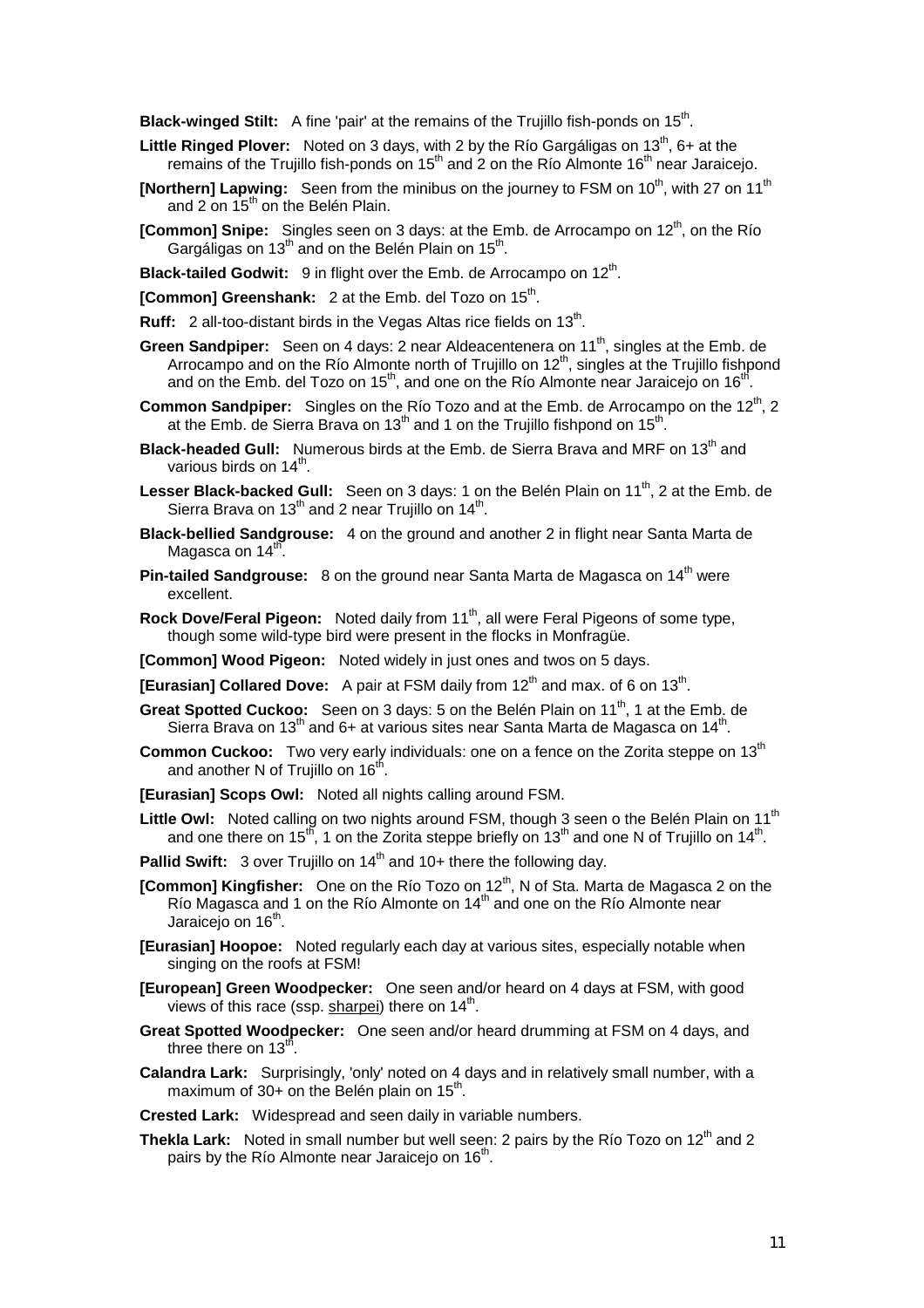- Woodlark: 1 2 at FSM on three days from 11<sup>th</sup>, a pair seen by a lucky few very well at the Emb. del Tozo on 15<sup>th</sup>, but 2 watched well at the Monfragüe eagle viewpoint on 16<sup>th</sup>.
- **[Common] Skylark:** A small group of 9+ on the Belén Plain on 11<sup>th</sup>.
- **Sand Martin:** 3 over the Río Tozo and 14 over the Emb. de Arrocampo on 12<sup>th</sup>, 3 over the Río Ruecas on 13<sup>th</sup> and c. 20 over the eagle viewpoint, Monfrague on 16<sup>th</sup>.
- **[Eurasian] Crag Martin:** Seen on 12<sup>th</sup>, 14<sup>th</sup> and 16<sup>th</sup>, especially by river bridges over the Ríos Tozo and Almonte and also in Monfragüe.
- **Barn Swallow:** Common and noted daily, with several at the nests at FSM by the end of the week.
- **Red-rumped Swallow:** Seen daily from 11<sup>th</sup>, with good numbers in Monfragüe but also widespread in various towns and villages, and arriving at FSM from 15<sup>th</sup>.
- **[Common] House Martin:** Noted daily from 11<sup>th</sup>, especially around Trujillo, with 100+ on 12<sup>th</sup> and  $14<sup>th</sup>$
- **Meadow Pipit:** Seen on 4 days with max. 6+ on the Belén Plain on 11<sup>th</sup> and 10+ by the Río Almonte near Jaraicejo on 16<sup>th</sup>.
- Water Pipit: Just two singles: at the Trujillo fishpond on 15<sup>th</sup> and beside the Río Almonte near Jaraicejo on 16<sup>th</sup>.
- **Grey Wagtail:** Singles at FSm and near Aldeacentenara on 11<sup>th</sup> and one at FSM on 16<sup>th</sup> when also 2 by the Río Almonte near Jaraicejo.

**White Wagtail:** Seen daily and widely in small number.

**[Winter] Wren:** Heard and / or seen on 5 days at FSM, with 1+ singing Monfrague on 12<sup>th</sup>.

- **[European] Robin:** Seen in small number on 3 days from 11<sup>th</sup>, near Aldeacentenara, FSM and Monfragüe.
- **Black Redstart:** Ones or twos seen on 5 days at widely scattered locaities, though 12+ were at FSM on 13 $^{\rm th}$ .
- **Stonechat:** Seen in small numbers almost daily.
- **Black Wheatear:** One, though rather distant, by the Río Almonte S of Monroy on 14<sup>th</sup>.
- **Blue Rock Thrush:** Noted on just 2 days, but with 9+ at Monfrague on 12<sup>th</sup> and 2 there on 16<sup>th</sup>, with 1 by the Río Almonte near Jaraiceio on the latter date.
- **[Common] Blackbird:** Noted on 6 days in small number at FSM, Monfragüe, etc.
- **Song Thrush:** Ones or twos seen on 4 days, mostly flying across the road in front of the first bus!
- **Mistle Thrush:** 3+ near Aldeacentenara on 11<sup>th</sup>, one singing at FSM from 12<sup>th</sup> 15<sup>th</sup> and 6+ in dehesa near Jaraiceio on  $16<sup>th</sup>$ .
- **Cetti's Warbler:** Heard well on 3 days: 3+ at the Emb. de Arrocampo on 12<sup>th</sup>, 3+ (including one seen well) at the Río Gargáligas and  $6+$  on the Río Ruecas on 13<sup>th</sup> and 1 at Monfragüe on 16<sup>th</sup>.
- **Zitting Cisticola [=Fan-tailed Warbler]:** One zitting at the Emb. de Arrocampo on 12<sup>th</sup>, but 10+ at various sites in the MRF and near Vegas Altas on 13<sup>th</sup>.
- **Dartford Warbler:** 5+ in scub near Madroñera on 11<sup>th</sup>.
- **Subalpine Warbler:** A male plying hide-&-seek by the Emb. de Sierra Brava on 13<sup>th</sup> and at least 2 males at Monfrague on  $16<sup>th</sup>$ .

**Sardinian Warbler:** Noted on 6 days, with small numbers at FSM, Monfragüe, MRF, etc.

**Blackcap:** Noted on 5 days, with small numbers at FSM and Monfragüe.

Willow Warbler: Two in broom scrub near the Emb. de Sierra Brava on 13<sup>th</sup>.

- **[Common] Chiffchaff:** Singles at Monfragüe and the Emb. de Arrocampo on 12<sup>th</sup> and various towards the MRF on  $13^{th}$ .
- **Goldcrest:** 1 watched singing in pines at Monfrague on 12<sup>th</sup>.

**Firecrest:** One in cork oaks at FSM on 11<sup>th</sup>.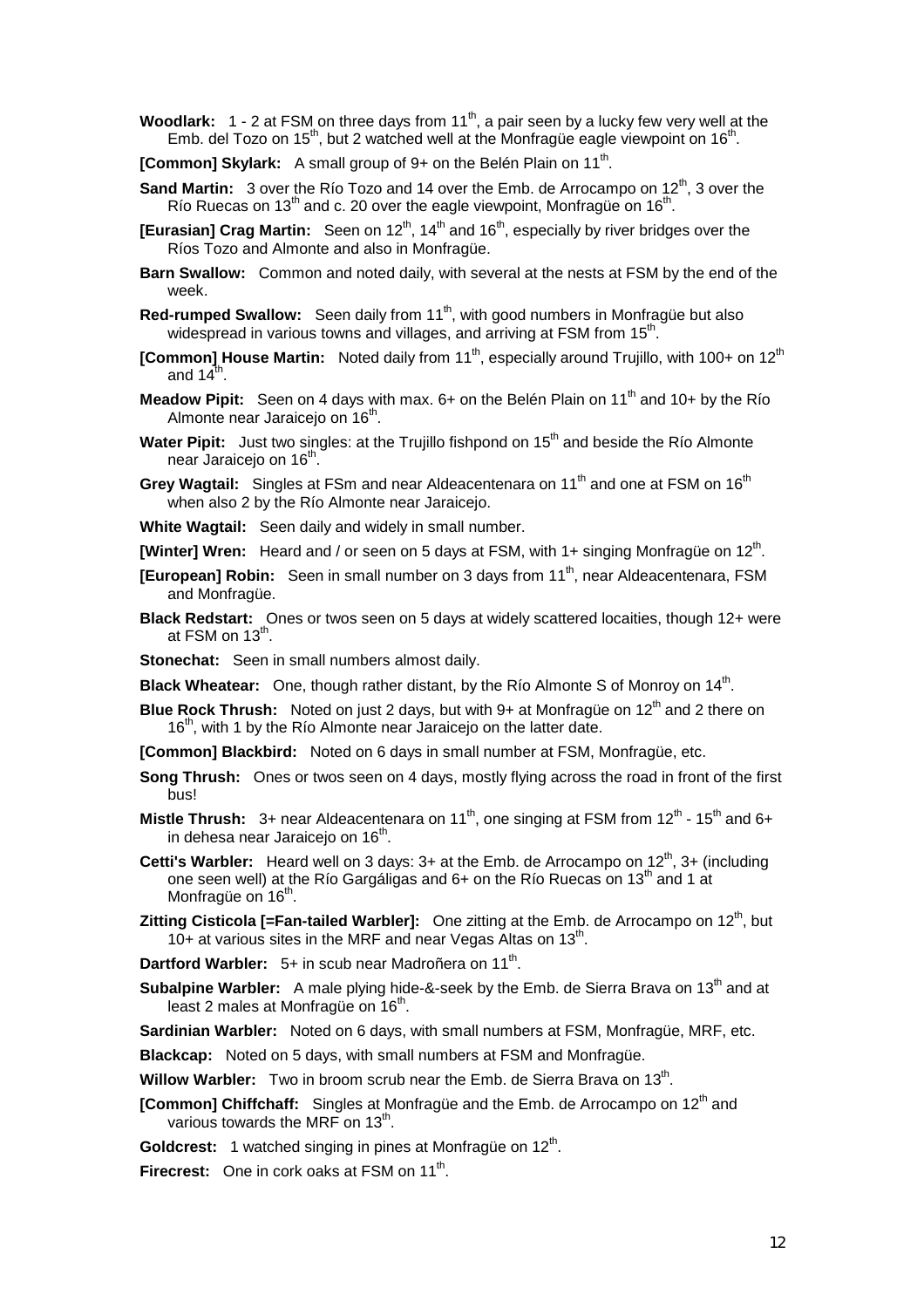**Long-tailed Tit:** 4 at Monfragüe on  $12<sup>th</sup>$ , 4 by the Río Ruecas on  $13<sup>th</sup>$  and 4 by the Emb. del Tozo on 15<sup>th</sup>.

**Crested Tit:** 2 tricky birds seen by most at Monfrague on 12<sup>th</sup>.

**Coal Tit:** 1 heard and seen by a couple of us at Monfrague on 12<sup>th</sup>.

**Blue Tit:** Small numbers in wooded areas daily from 11<sup>th</sup>.Common at FSM.

**Great Tit:** Small numbers in wooded areas daily from 11<sup>th</sup>.Common at FSM.

**Short-toed Treecreeper:** Heard and/or seen on 5 days, near Aldeacentenara, FSM Monfragüe, etc.

**[Eurasian] Nuthatch:** 1 heard near Aldeacentenera on 11<sup>th</sup>.

**Southern Grey Shrike:** Noted in small number on 5 days except for 10+ in the Madrigalejo and Vegas Altas areas on 13<sup>th</sup>.

**[Eurasian] Jay:** 1 near Aldeacentenara on 11<sup>th</sup>, 1 heard at FSM on 14<sup>th</sup> and 3 calling at Monfargüe on  $16<sup>th</sup>$ .

**Azure-winged Magpie:** Seen each full day, with good numbers around FSM.

**[Common] Magpie:** Noted daily in moderate number.

**[Red-billed] Chough:** Seen near Monfragüe castle, with 2 on 12<sup>th</sup>.

**[Western] Jackdaw:** Small numbers noted each full day, especially near Trujillo.

**[Common] Raven:** Small numbers seen daily, with pairs at FSM and Monfragüe.

**Spotless Starling:** Seen well each day, with an impressive flock of sev. thousand on the Belén Plain on  $15<sup>th</sup>$ .

**House Sparrow:** Noted every day and common.

**Spanish Sparrow:** Seen on 4 days with 300+ by the Emb. de Arrocampo, groups near Madrigalejo and Vegas Altas on 13<sup>th</sup>, near the Río Almonte on  $14<sup>th</sup>$  and at FSM on  $15<sup>th</sup>$ .

**[Eurasian] Tree Sparrow:** 6 seen at FSM on 13<sup>th</sup>.

**Rock Sparrow:** Just 2 heard in dehesa near Jaraiceio on 16<sup>th</sup>.

**Red Avadavat:** c.50 in rice fields nr Vegas Altas, but bettered by c.100 in the MRF on 13<sup>th</sup>.

**Common Waxbill:** c.60 in a mixed flock with Red Avadavats in MRF on 13<sup>th</sup>.

**[Common] Chaffinch:** Noted daily in small number in numerous locations.

**[European] Serin:** Seen daily from 11<sup>th</sup>, especially around FSM and Trujillo.

**[European] Greenfinch:** Seen on 4 days, with max. 4 in the MRF on 13<sup>th</sup>.

**[European] Goldfinch:** Noted each full day in moderate number.

**[Common] Linnet:** Seen on 4 days, with max. 30+ on 13<sup>th</sup>.

**Hawfinch:** Noted on 5 days, with 2 at FSM on 11<sup>th</sup> and 1 there on 15<sup>th</sup>, 8+ at Monfrague on  $12<sup>th</sup>$  and 4+ there on 16<sup>th</sup>, and 1 over the Río Magasca on 14<sup>th</sup>.

- **Cirl Bunting:** A pair at FSM on 12<sup>th</sup>, and singles there on 14<sup>th</sup> and 16<sup>th</sup>, and 1 by the Río Tozo on 12<sup>th</sup> and 1 singing by the Río Almonte near Jaraicejo on 16<sup>th</sup>.
- **Rock Bunting:** Only seen by a few, despite one by the Río Tozo on 12<sup>th</sup> and 1 at Monfragüe the same day, and  $4+$  at the latter site on  $16<sup>th</sup>$ .

**Corn Bunting:** Noted daily and commonly from 11<sup>th</sup>.

I make it a total of 134 spp., very similar to last year's final tally, missing just a few of the summer visitors which had not quite arrived (e.g. I saw Alpine Swift, Black-eared Wheatear, Savi's, Sedge and Reed Warblers and Woodchat Shrike on a flying visit to the area on 18<sup>th</sup> and  $19<sup>th</sup>$  March, but in worse weather...!)

## **Other vertebrates:**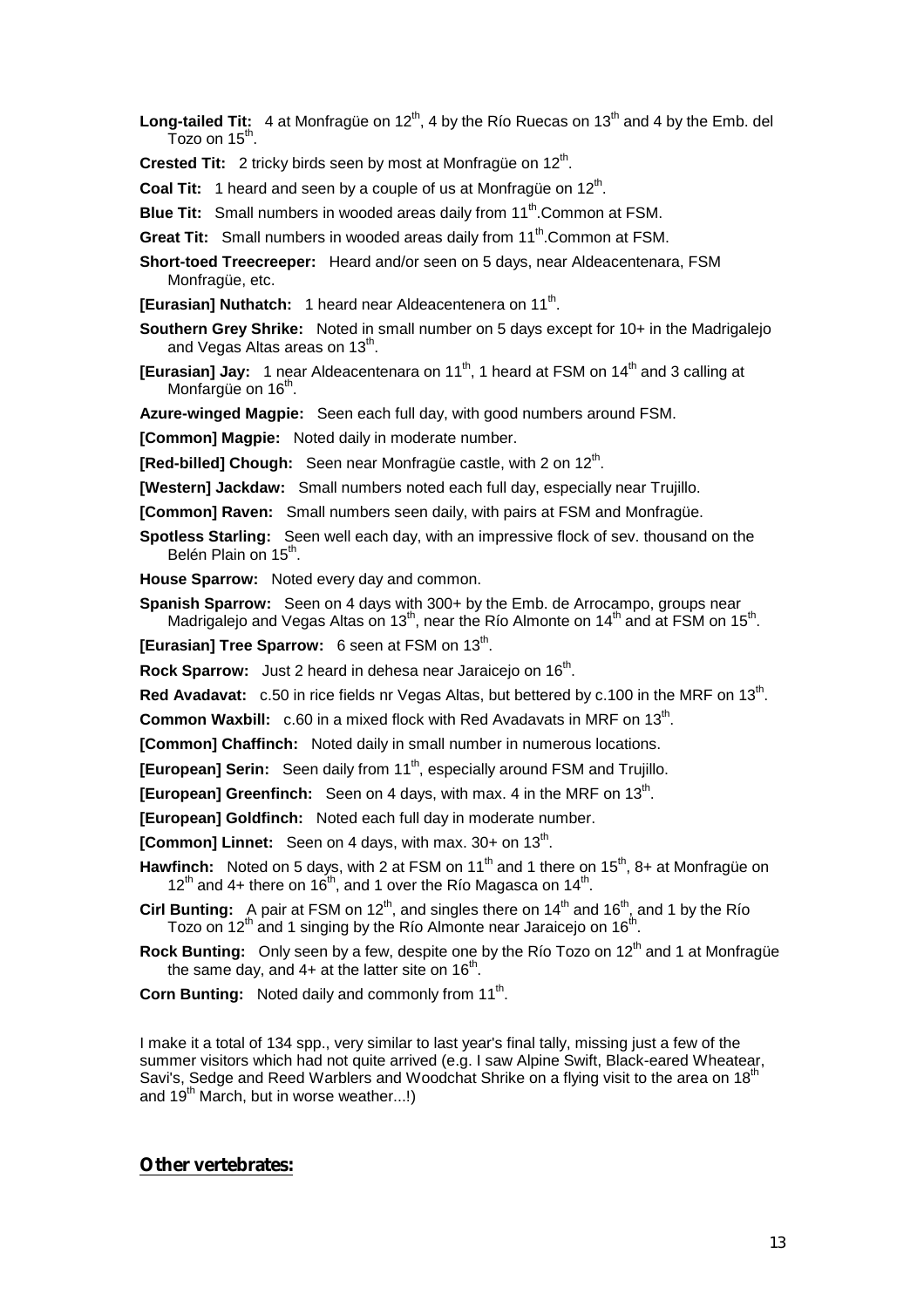**MAMMALS: Western Hedgehog** (*Erinaceus europaeus*) - odd ones dead on road on 2 -  $3$  days; the dead bat handed to me (John) on  $16<sup>th</sup>$  in Trujillo, and about which all I said was 'that's big!', is indeed one of the biggest in Europe. Looking at it properly, I found that it had a long tail (unfortunately lacking skin when found, hence not noticed) and is definitely **European Free-tailed Bat** (*Tadarida teniotis*), a species of Iberia and v. locally E through extreme S Europe to extreme S Greece. Very interesting and my first!; other bats at SM and over Trujillo remained unidentified; **Red Fox** (*Vulpes vulpes*) - one dead on the road near Serrejón on 12th; **Stoat** (*Mustela erminea*) - one seen by a few of us while walking up to the castillo at Monfragüe on 12<sup>th</sup>; **Red Deer** (*Cervus elaphus*) - at least 5 in Monfragüe on 12<sup>th</sup>; **'Iberian' Hare** (*Lepus* sp. \*) - singles on the Belén Plain on 11<sup>th</sup>, by the Emb. de Sierra Brava on 13<sup>th</sup> and two near Sta. Marta de Magasca on 14<sup>th</sup>; **Wood Mouse** (*Apodemus sylvaticus*) - two singles under metal sheets near the Emb. del Tozo on 15<sup>th</sup> and a large mouse sp. (possibly Yellow-necked Mouse) near Aldeacentenera on 11<sup>th</sup>; **Rabbit** (*Oryctolagus cuniculus*) - one on the Belén Plain on 11<sup>th</sup> and a few by the roadside near Sta. Marta de Magasca on 14<sup>th</sup>.

**\***The hares here are thought to belong to the African species *Lepus capensis*, though may just be a race of the European Brown Hare *Lepus europaeus* - a rather nice one though!

**REPTILES & AMPHIBIANS:** The numerous terrapins seen in the Emb. de Arrocampo, Ríos Magasca, Tozo & Almonte were **Stripe-necked Terrapins** (*Mauremys caspica*); **Moorish Geckos** (*Tarentola mauretanica*) were at FSM almost nightly; the spotty lizard JM caught on the Belén Plain was a juvenile **Ocellated Lizard** (*Lacerta lepida*); a few **Iberian Wall Lizards** (*Podarcis hispanica*) were also seen on a few days; the very confiding brown **Ladder Snake** (*Elaphe scalaris*) near Aldeacentenera on 11th was a treat; a small **Viperine Snake** (*Natrix maura*) was picked up having been flattened on the road by the Río Tozo on 12<sup>th</sup>. We were also very lucky with amphibians (though some not so lucky as us...): a dead **Sharp-ribbed Salmander** (*Pleurodeles waltl*) by a track on the Belén Plain on 11th; **Common Toad** (*Bufo bufo*) one or two dead on roads, but several croaking in various rivers; **Natterjack Toad** (*Bufo calamita*) one under a metal sheet near the Emb. del Tozo and another on the Belén Plain on 15th; **Stripeless Tree Frog** (*Hyla meridionalis*) a beautiful individual on the Belén Plain on 11<sup>th</sup>; **Iberian Pool Frog** (*Rana perezi*) was frequent in the rivers, with its 'leughing' heard in various places;

### **BUTTERFLIES:**

**Spanish Festoon:** 4 seen by the Río Tozo on 15<sup>th</sup>. **Large White:** Seen on a couple of days. **Green-striped White:** Quite common in the open steppe areas; seen on 3 days. **Western Dappled White:** The commonest white; seen on 3+ days. **Clouded Yellow:** Small numbers een on a few days. **Cleopatra:** A female on 15<sup>th</sup> and a fine male seen on 16<sup>th</sup>. **Comma:** A couple at the picnic spot in Monfrague on 12<sup>th</sup>. **Nettle-tree Butterfly:** A few in Monfragüe, also on 12<sup>th</sup>. **Large Tortoiseshell:** A few singles seen on a few days. **Red Admiral:** One by the Emb. de Sirra Brava on 13<sup>th</sup>. **Small Heath:** Seen on a few days; these were of the large spp. lillus. **Southern Speckled Wood:** 1 seen on 12<sup>th</sup> in Monfragüe. **Wall Brown:** Seen on 2+ days. **Provence Hairstreak:** 1 seen no the Belén Plain on 15<sup>th</sup>.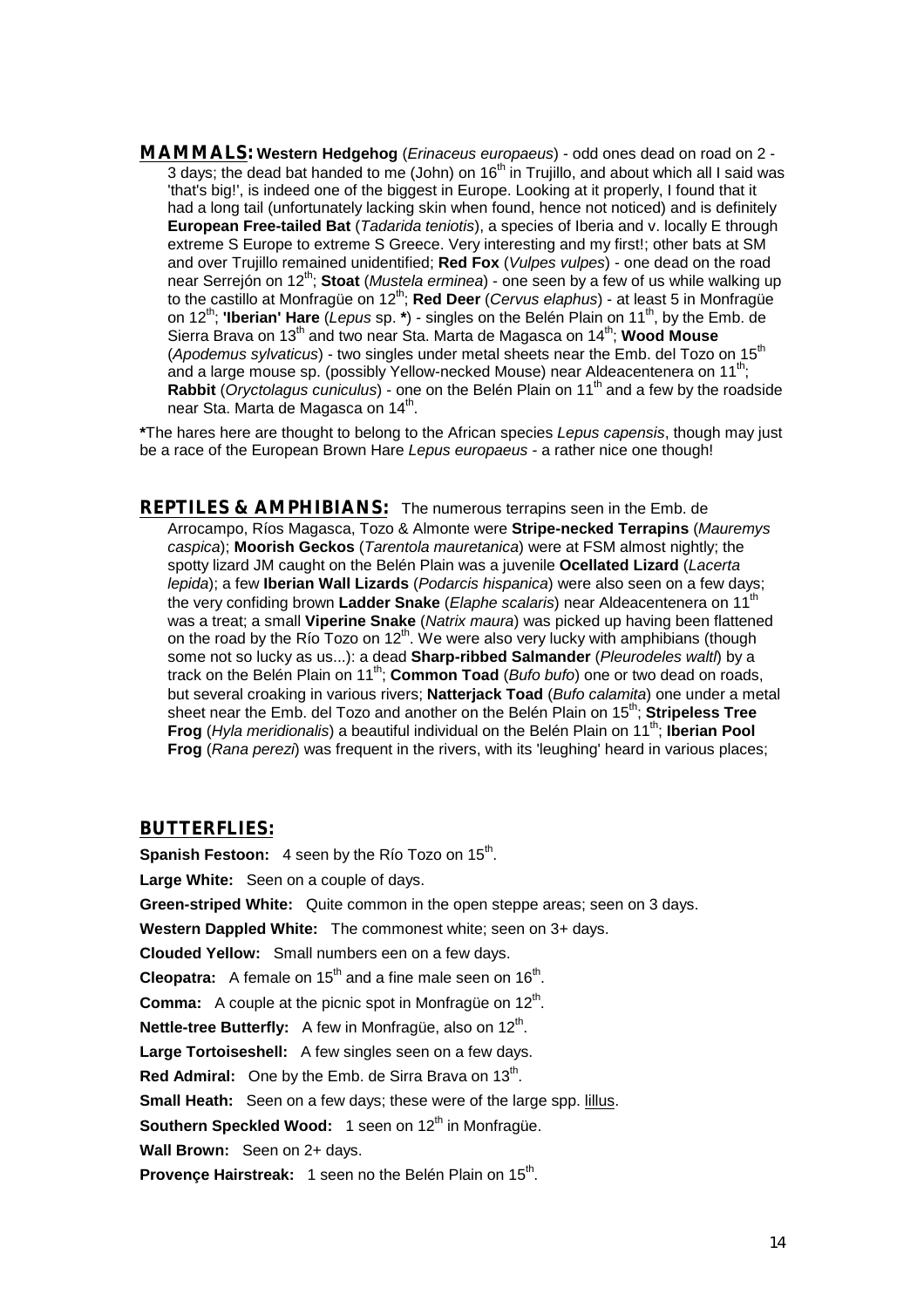**Small Copper:** Seen on 2+ days. **Holly Blue:** A couple at the picnic spot in Monfragüe on 12<sup>th</sup>. **Common Blue:** A pair seen on the Belén Plain on 11<sup>th</sup>. **Brown Argus:** A beautiful specimen by the Río Magasca on 14<sup>th</sup>. **Dingy Skipper:** 1 briefly on the Belén Plain on 11<sup>th</sup>.

**OTHER TAXA:** included **Egyptian Grasshopper/Locust** (*Anacridium aegyptium*), trilling **Mole Crickets** (*Gryllotalpa gryllotalpa*) and most interestingly a **stick insect** (Phasmida).

# **SELECTED PLANTS:**

|                   | [Nos. on the right refer to Grey-Wilson & Blamey, Mediterranean Wild Flowers]                                                                                                          |                                                                                                                                                                                                   |                                                                |  |  |  |
|-------------------|----------------------------------------------------------------------------------------------------------------------------------------------------------------------------------------|---------------------------------------------------------------------------------------------------------------------------------------------------------------------------------------------------|----------------------------------------------------------------|--|--|--|
| Pinaceae:         | Pinus pinea                                                                                                                                                                            | Stone / Umbrella Pine                                                                                                                                                                             | (3)                                                            |  |  |  |
| Fagaceae:         | Quercus rotundifolia<br>Quercus suber                                                                                                                                                  | Evergreen Oak<br>Cork Oak                                                                                                                                                                         | (26)<br>(27)                                                   |  |  |  |
| Ulmaceae:         | <b>Ulmus minor</b><br>Celtis australis                                                                                                                                                 | Elm sp.<br>Southern Nettle Tree                                                                                                                                                                   | (c. 38)<br>(39)                                                |  |  |  |
| Aristolochiaceae: | Aristolochia paucinervis                                                                                                                                                               | Birthwort sp.                                                                                                                                                                                     | (c. 64)                                                        |  |  |  |
| Caryophyllaceae:  | Cerastium glomeratum<br>Paronychia argentea<br>Silene colorata                                                                                                                         | <b>Clustered Mousear</b><br>Paronychia (prob. this sp.)                                                                                                                                           | (c.128)<br>(136)<br>(180)                                      |  |  |  |
| Ranunculaceae:    | Ranunculus sp.<br>Ranunculus sp.                                                                                                                                                       | Water Crowfoot sp.<br>Buttercup sp.                                                                                                                                                               |                                                                |  |  |  |
| Fumariaceae:      | Fumaria capreolata                                                                                                                                                                     | Ramping Fumitory                                                                                                                                                                                  | (303)                                                          |  |  |  |
| Resedaceae:       | Sesamoides purpurascens                                                                                                                                                                | Sesamoides (a small Reseda)                                                                                                                                                                       | (c. 378)                                                       |  |  |  |
| Crassulaceae:     | Umbilicus rupestris                                                                                                                                                                    | Navelwort                                                                                                                                                                                         | (396)                                                          |  |  |  |
| Rosaceae:         | Rosa canina                                                                                                                                                                            | Common Dogrose                                                                                                                                                                                    | (c.404)                                                        |  |  |  |
| Saxifragaceae:    | Saxifraga tridactyla<br>Saxifraga granulata                                                                                                                                            | <b>Rue-leaved Saxifrage</b><br><b>Meadow Saxifrage</b>                                                                                                                                            |                                                                |  |  |  |
| Leguminosae:      | Cercis siliquastrum<br>Acacia dealbata<br>Cytisus multiflorus<br>Cytisus scoparius<br>Lygos sphaerocarpa<br>Adenocarpus argyrophyllus<br>Lupinus ?hispanicus<br>Astragalus lusitanicus | <b>Judas Tree</b><br>'Mimosa' or Silver Wattle<br>White Broom<br><b>Broom</b><br>Lygos (common broom-like plant)<br>Spanish Adenocarpus<br>Iberian Lupin (prob. this sp.)<br>'Iberian' Milk-vetch | (430)<br>(432)<br>(456)<br>(478)<br>(482)<br>(c. 484)<br>(504) |  |  |  |
| Oxalidaceae:      | Oxalis pes-caprae                                                                                                                                                                      | Bermuda Buttercup                                                                                                                                                                                 | (735)                                                          |  |  |  |
| Geraniaceae:      | Geranium molle<br>Erodium botrys                                                                                                                                                       | Dove's-foot Crane's-bill<br>Storksbill sp.                                                                                                                                                        | (741)<br>(758)                                                 |  |  |  |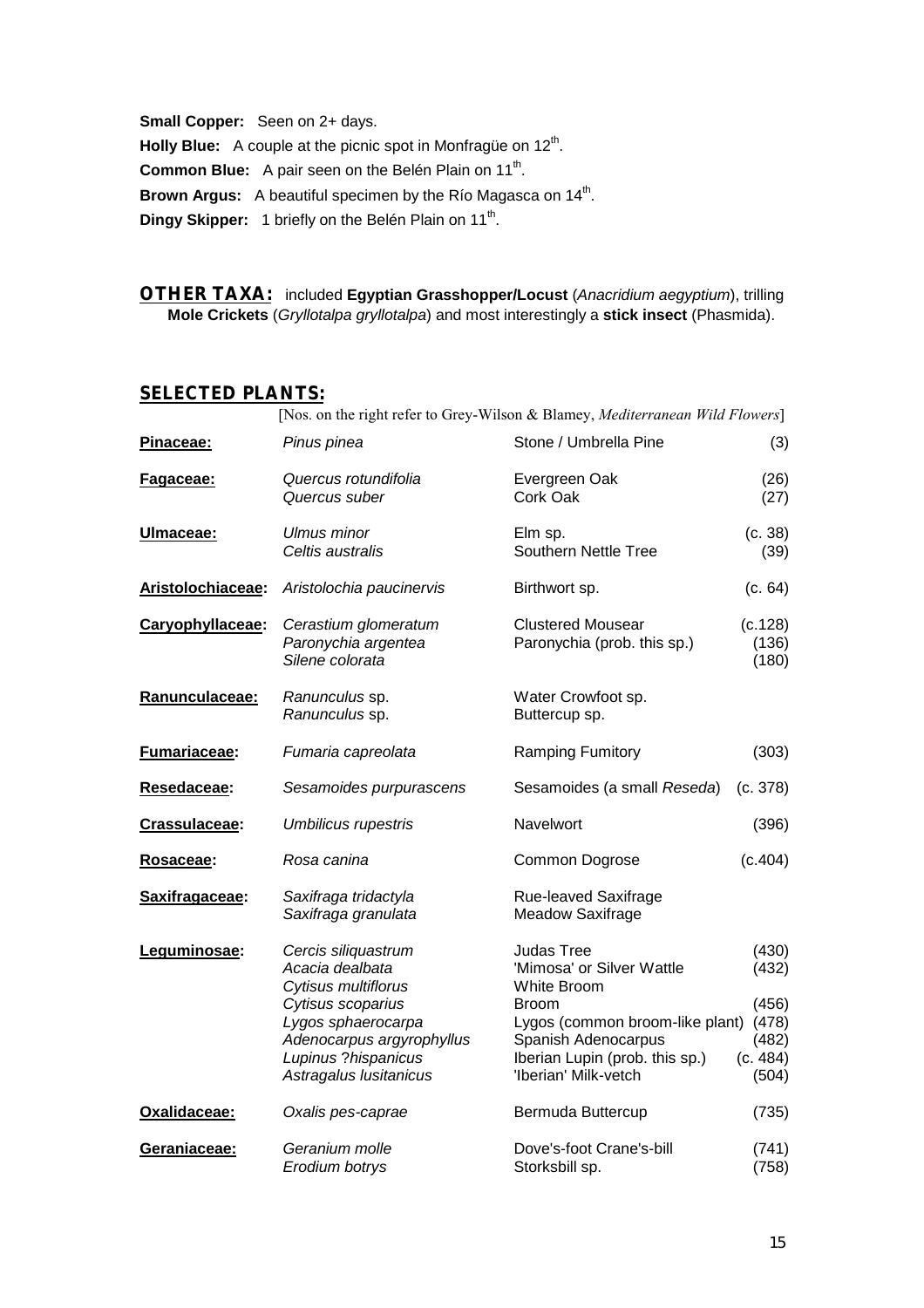| Euphorbiaceae:   | Mercurialis annua                                                                                                                                                                                                                                                                     | <b>Annual Mercury</b>                                                                                                                                                                                                                                                                                           | (820)                                                                                  |
|------------------|---------------------------------------------------------------------------------------------------------------------------------------------------------------------------------------------------------------------------------------------------------------------------------------|-----------------------------------------------------------------------------------------------------------------------------------------------------------------------------------------------------------------------------------------------------------------------------------------------------------------|----------------------------------------------------------------------------------------|
| Violaceae:       | Viola kitaibeliana                                                                                                                                                                                                                                                                    | <b>Dwarf Pansy</b>                                                                                                                                                                                                                                                                                              | (931)                                                                                  |
| Thymelaeaceae:   | Daphne gnidium                                                                                                                                                                                                                                                                        |                                                                                                                                                                                                                                                                                                                 | (936)                                                                                  |
| Cistaceae:       | Cistus albidus<br>Cistus salviifolius<br>Cistus ladanifer<br>Tuberaria guttata                                                                                                                                                                                                        | Grey-leaved Cistus (big pink fls)<br>Sage-leaved Cistus (small white)<br>Gum Cistus (big white fls)<br>Spotted Rockrose (small yellow)                                                                                                                                                                          | (961)<br>(965)<br>(971)<br>(985)                                                       |
| Cactaceae:       | Opuntia maxima (=ficus-indica)                                                                                                                                                                                                                                                        | <b>Prickly Pear</b>                                                                                                                                                                                                                                                                                             | (1040)                                                                                 |
| Umbelliferae:    | Smyrnium perfoliatum<br>Scandix pecten-veneris                                                                                                                                                                                                                                        | Perfoliate Alexanders<br><b>Shepherd's Needles</b>                                                                                                                                                                                                                                                              | (1088)<br>(1097)                                                                       |
| Ericaceae:       | Arbutus unedo<br>Erica arborea<br>Erica Iusitanica                                                                                                                                                                                                                                    | <b>Strawberry Tree</b><br>Tree Heath (pink fls in EX)<br>Portuguese Heath (white fls)                                                                                                                                                                                                                           | (1176)<br>(1178)<br>(1179)                                                             |
| Oleaceae:        | Phillyrea angustifolia<br>Olea europaea                                                                                                                                                                                                                                               | Olive                                                                                                                                                                                                                                                                                                           | (1245)<br>(1248)                                                                       |
| Boraginaceae:    | Echium plantagineum<br>Borago officinalis<br>Anchusa undulata<br>Myosotis sp.                                                                                                                                                                                                         | <b>Purple Viper's Bugloss</b><br><b>Borage</b><br>Undualte Anchusa<br>Forget-me-not sp.                                                                                                                                                                                                                         | (1383)<br>(1395)<br>(1406)                                                             |
| Labiatae:        | Scutellaria galericulata<br>Rosmarinus officinalis<br>Lavandula stoechas<br>Salvia verbenaca                                                                                                                                                                                          | Skullcap (almost cert. this sp.)<br>Rosemary<br>French Lavender<br><b>Wild Clary</b>                                                                                                                                                                                                                            | (1426)<br>(1526)<br>(1528)<br>(1545)                                                   |
| Solanaceae:      | Hyosciamus albus                                                                                                                                                                                                                                                                      | White Henbane                                                                                                                                                                                                                                                                                                   | (1555)                                                                                 |
| Scrophularicaea: | Linaria amethystea<br>Linaria spartea                                                                                                                                                                                                                                                 | 'Amethyst' Toadflax<br>a yellow-fl. Toadflax                                                                                                                                                                                                                                                                    | (c. 1614)<br>(c. 1614)                                                                 |
| Compositae:      | Bellis annua<br><b>Bellis sylvestris</b><br>Chamaemelum nobile<br>Calendula arvensis<br>Silybum marianum                                                                                                                                                                              | <b>Annual Daisy</b><br>Southern Daisy<br>Chamomile<br><b>Field Marigold</b><br><b>Milk Thistle</b>                                                                                                                                                                                                              | (1791)<br>(1793)<br>(1884)<br>(1908)<br>(1982)                                         |
| Liliaceae:       | Asphodelus aestivus<br>Gagea elliptica<br>Fritillaria lusitanica<br>Ornithogalum?narbonense<br>Hyacinthoides hispanica<br>Muscari comosum<br>Muscari neglectum<br>Ruscus aculeatus<br>Allium roseum<br>Narcissus triandrus papyraceus<br>Narcissus jonquilla<br>Narcissus bulbocodium | Common Asphodel<br>Yellow Star-of-Bethlehem sp.<br><b>Iberian Fritillary</b><br>Star-of-Bethlehem sp.<br>Spanish Bluebell<br><b>Tasselled Hyacinth</b><br>Grape Hyacinth<br><b>Butcher's Broom</b><br><b>Rosy Garlic</b><br>Narcissus sp. (small pale fls)<br>Common Jonquil<br><b>Hoop-petticoat Narcissus</b> | (2089)<br>(2152)<br>(2171)<br>(2201)<br>(2206)<br>(2219)<br>(2224)<br>(2279)<br>(2281) |
| Iridaceae:       | Gynandriris sisyrinchium<br>Romulea ramiflora gaditana                                                                                                                                                                                                                                | <b>Barbary Nut Iris</b><br>Sand Crocus sp.                                                                                                                                                                                                                                                                      | (2305)<br>(2316a)                                                                      |